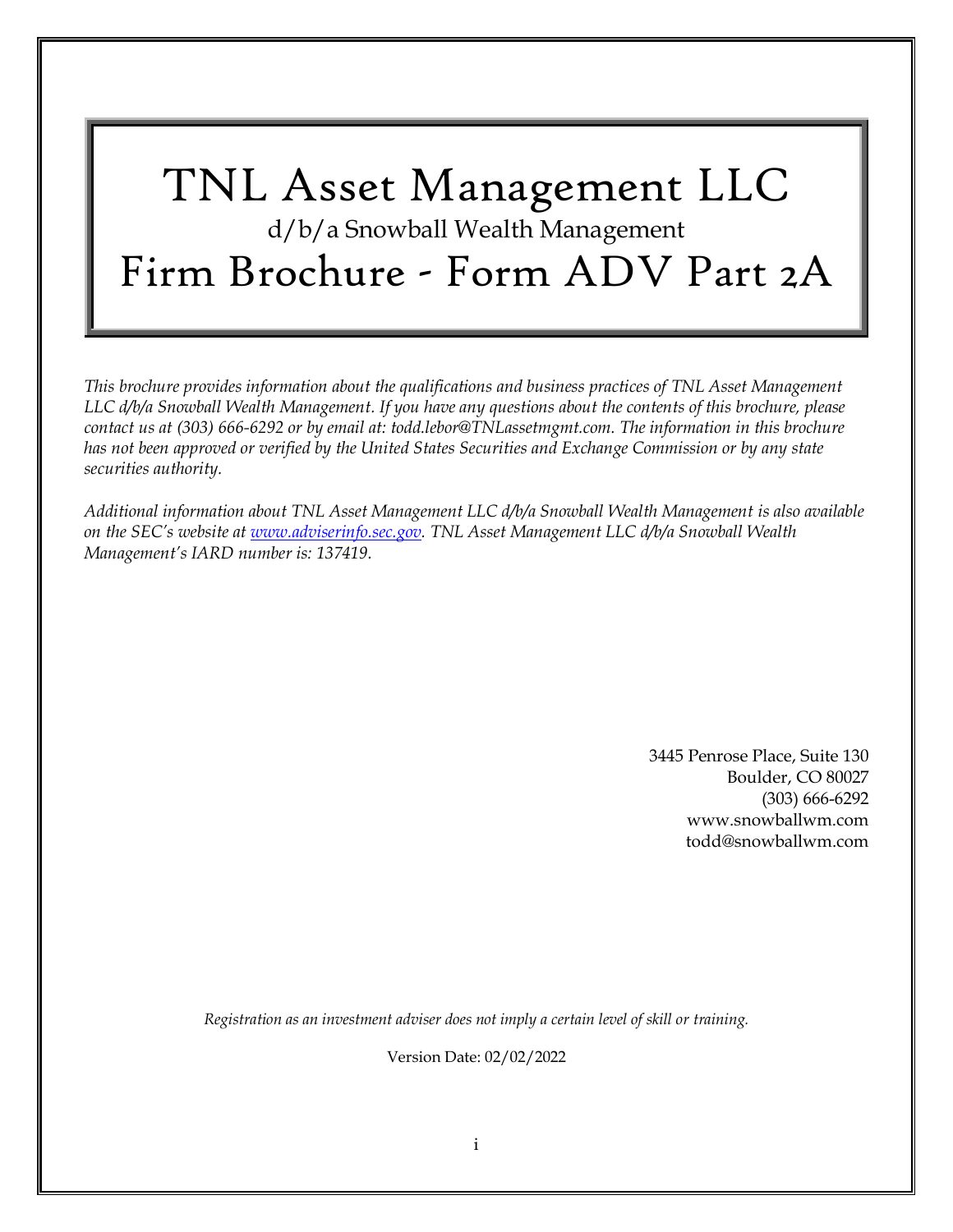## **Item 2: Material Changes**

<span id="page-1-0"></span>There in this brochure from the last annual updating amendment of TNL Asset Management LLC d/b/a Snowball Wealth Management on 02/10/2021 are listed below. Material changes relate to TNL Asset Management LLC d/b/a Snowball Wealth Management's policies, practices or conflicts of interests only.

• TNL Asset Management LLC d/b/a Snowball Wealth Management has updated its primary business address.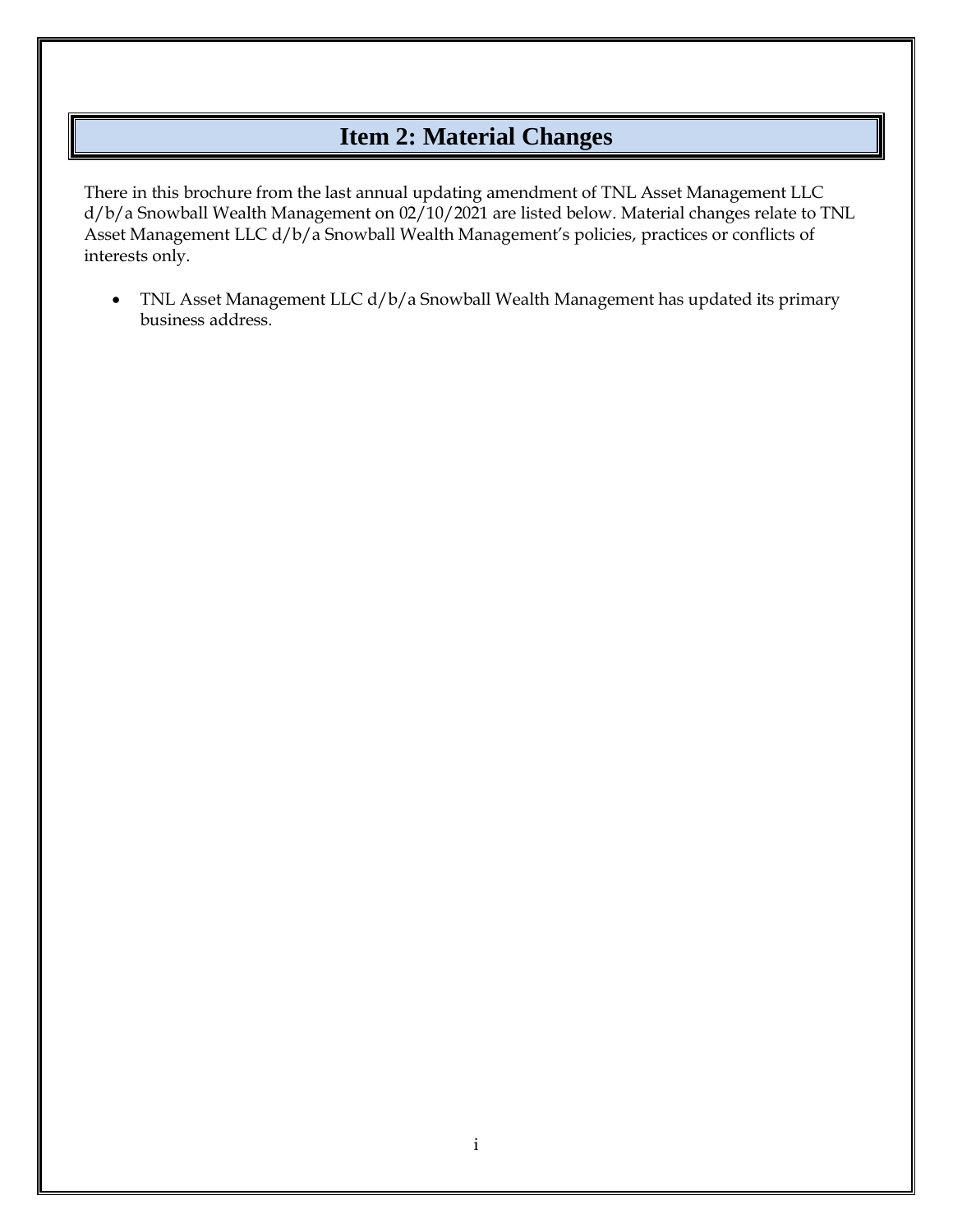# **Item 3: Table of Contents**

L.

<span id="page-2-0"></span>

|           | Item 1: Cover Page                                                                                        |  |
|-----------|-----------------------------------------------------------------------------------------------------------|--|
|           |                                                                                                           |  |
|           |                                                                                                           |  |
|           |                                                                                                           |  |
|           |                                                                                                           |  |
|           |                                                                                                           |  |
|           |                                                                                                           |  |
|           |                                                                                                           |  |
|           |                                                                                                           |  |
|           |                                                                                                           |  |
|           |                                                                                                           |  |
|           |                                                                                                           |  |
|           |                                                                                                           |  |
|           |                                                                                                           |  |
|           |                                                                                                           |  |
|           |                                                                                                           |  |
|           |                                                                                                           |  |
|           |                                                                                                           |  |
| А.        |                                                                                                           |  |
| <b>B.</b> |                                                                                                           |  |
| C.        |                                                                                                           |  |
|           |                                                                                                           |  |
| A.        |                                                                                                           |  |
| В.        |                                                                                                           |  |
| C.        |                                                                                                           |  |
|           |                                                                                                           |  |
|           |                                                                                                           |  |
| В.        | Registration as a Futures Commission Merchant, Commodity Pool Operator, or a Commodity Trading Advisor 12 |  |
| C.        |                                                                                                           |  |
| D.        |                                                                                                           |  |
|           |                                                                                                           |  |
| A.        |                                                                                                           |  |
| В.        |                                                                                                           |  |
| C.        |                                                                                                           |  |
| D.        |                                                                                                           |  |
|           |                                                                                                           |  |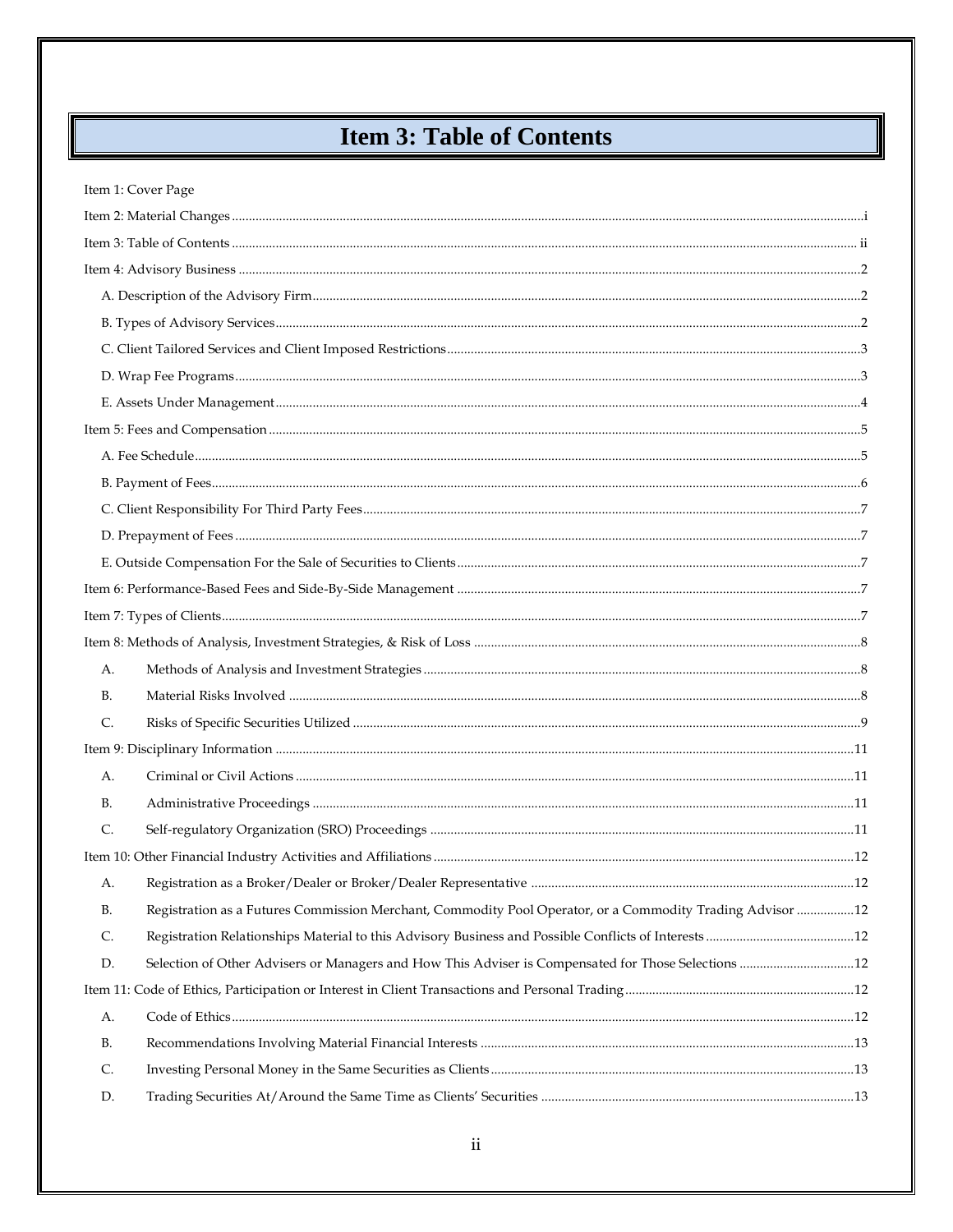| А.                                                                                                                         |  |  |
|----------------------------------------------------------------------------------------------------------------------------|--|--|
| 1.                                                                                                                         |  |  |
| 2.                                                                                                                         |  |  |
| 3.                                                                                                                         |  |  |
| В.                                                                                                                         |  |  |
|                                                                                                                            |  |  |
| А.                                                                                                                         |  |  |
| В.                                                                                                                         |  |  |
| $\mathsf{C}$ .                                                                                                             |  |  |
|                                                                                                                            |  |  |
| Economic Benefits Provided by Third Parties for Advice Rendered to Clients (Includes Sales Awards or Other Prizes)16<br>А. |  |  |
| В.                                                                                                                         |  |  |
|                                                                                                                            |  |  |
|                                                                                                                            |  |  |
|                                                                                                                            |  |  |
|                                                                                                                            |  |  |
| А.                                                                                                                         |  |  |
| Financial Conditions Reasonably Likely to Impair Ability to Meet Contractual Commitments to Clients  18<br>В.              |  |  |
| C.                                                                                                                         |  |  |
|                                                                                                                            |  |  |
| Principal Executive Officers and Management Persons; Their Formal Education and Business Background 18<br>А.               |  |  |
| Other Businesses in Which This Advisory Firm or its Personnel are Engaged and Time Spent on Those (If Any)18<br>В.         |  |  |
| C.                                                                                                                         |  |  |
| D.                                                                                                                         |  |  |
| Е.                                                                                                                         |  |  |
|                                                                                                                            |  |  |
|                                                                                                                            |  |  |
|                                                                                                                            |  |  |
|                                                                                                                            |  |  |
|                                                                                                                            |  |  |
|                                                                                                                            |  |  |
|                                                                                                                            |  |  |
|                                                                                                                            |  |  |
|                                                                                                                            |  |  |
|                                                                                                                            |  |  |
|                                                                                                                            |  |  |
|                                                                                                                            |  |  |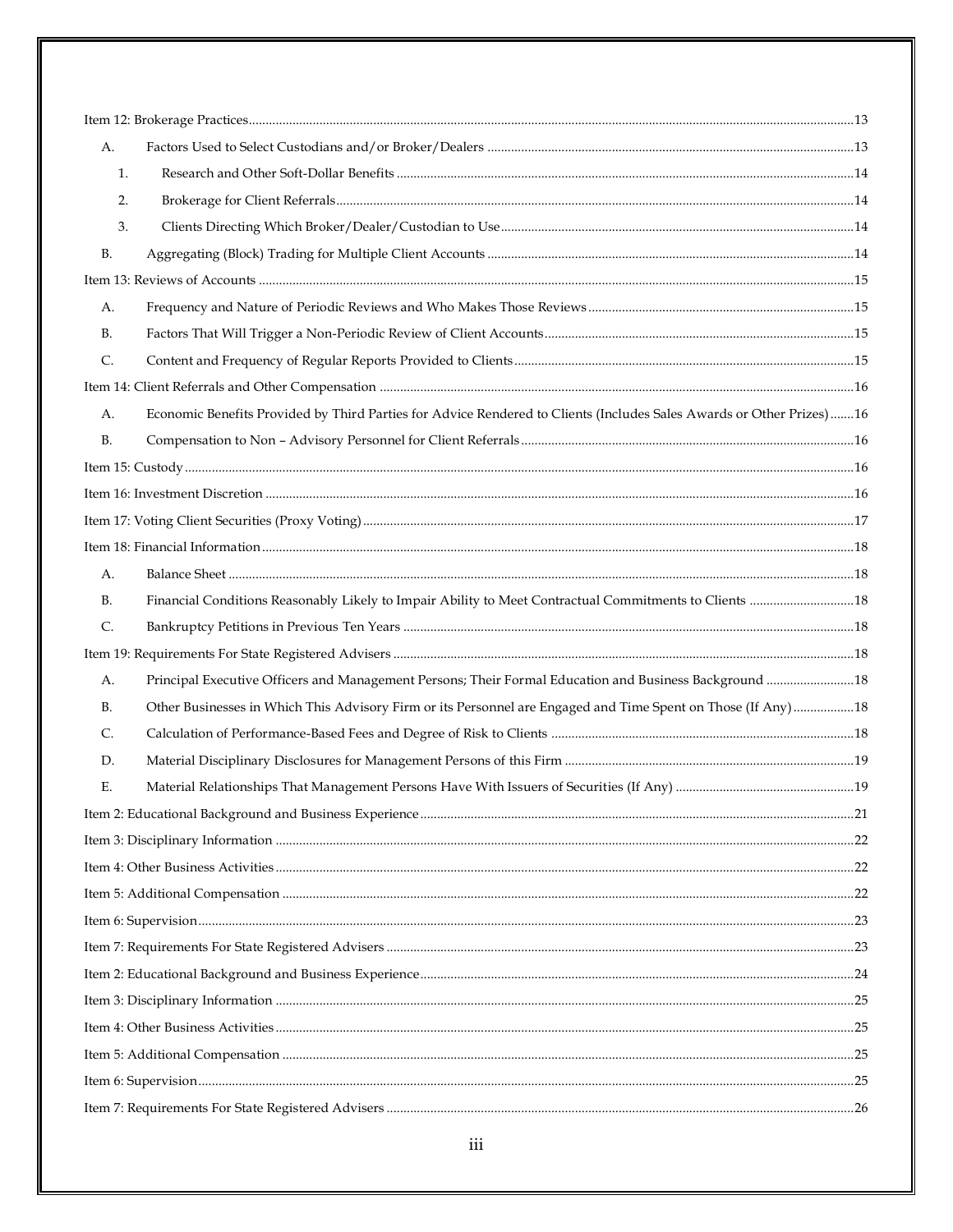### **Item 4: Advisory Business**

#### <span id="page-4-1"></span><span id="page-4-0"></span>**A. Description of the Advisory Firm**

TNL Asset Management LLC d/b/a Snowball Wealth Management (hereinafter "SWM") is a Limited Liability Company organized in the State of Colorado.

The firm was formed in September 2005, and the principal owner is Todd N Lebor.

#### <span id="page-4-2"></span>**B. Types of Advisory Services**

#### *Portfolio Management Services*

SWM offers ongoing portfolio management services based on the individual goals, objectives, time horizon, and risk tolerance of each client. SWM creates an Investment Policy Statement for each client, which outlines the client's current situation (income, tax levels, and risk tolerance levels) and then constructs a plan to aid in the selection of a portfolio that matches each client's specific situation. Portfolio management services include, but are not limited to, the following:

- 
- Determine investment strategy Tailor a personal investment policy
- Asset allocation Asset selection
- Assessment of risk tolerance Regular portfolio monitoring
- -

SWM evaluates the current investments of each client with respect to their risk tolerance levels and time horizon. SWM will request discretionary authority from clients in order to select securities and execute transactions without permission from the client prior to each transaction. Risk tolerance levels are documented in the Investment Policy Statement, which is given to each client.

SWM seeks to provide that investment decisions are made in accordance with the fiduciary duties owed to its accounts and without consideration of SWM's economic, investment or other financial interests. To meet its fiduciary obligations, SWM attempts to avoid, among other things, investment or trading practices that systematically advantage or disadvantage certain client portfolios, and accordingly, SWM's policy is to seek fair and equitable allocation of investment opportunities/transactions among its clients to avoid favoring one client over another over time. It is SWM's policy to allocate investment opportunities and transactions it identifies as being appropriate and prudent, including initial public offerings ("IPOs") and other investment opportunities that might have a limited supply, among its clients on a fair and equitable basis over time.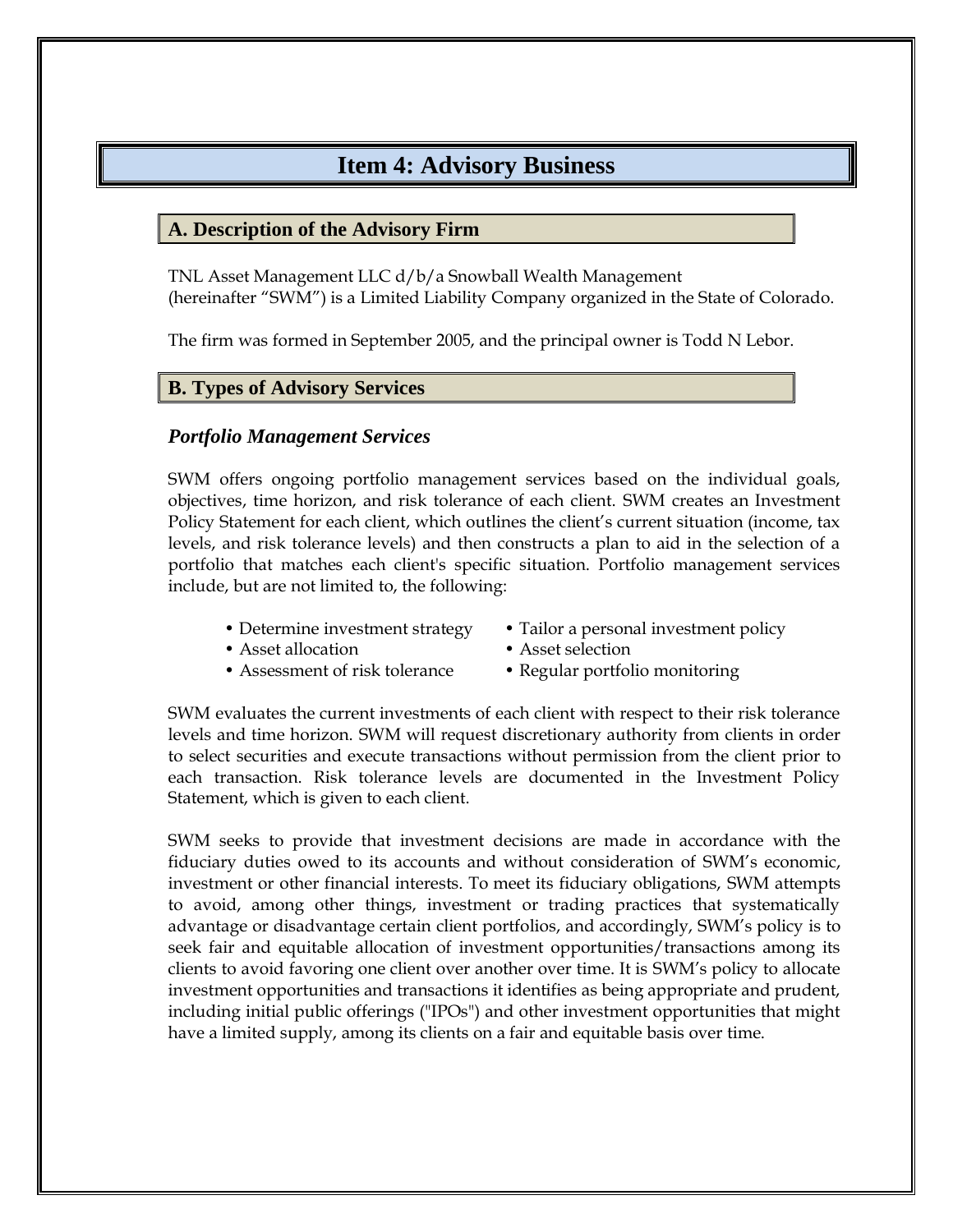#### *Financial Planning*

A financial plan starts with a guided discussion of past financial experiences, current problems and future hopes of the client. The advisor then collects and organizes complete financial information about the individual or family and reviews the information in relation to the client's goals. A detailed plan is presented that gives immediate and future steps to reach the desired goals and explains appropriate financial strategies. Financial plans and financial planning may include, but are not limited to: investment planning; insurance; tax concerns; retirement planning; college planning, estate planning, charitable giving and business planning.

### *Wealth Management*

Wealth management is a service for clients who have investments not managed by TNL Asset Management, LLC. For example, retirement accounts (such as 401(k) plans), rental real estate, or employee stock options. The advisor integrates all of the assets into an investment plan and makes recommendations as necessary to manage and protect the client's total wealth.

### *Services Limited to Specific Types of Investments*

SWM generally limits its investment advice to mutual funds, fixed income securities, real estate funds (including REITs), equities, ETFs and treasury inflation protected/inflation linked bonds. SWM may use other securities as well to help diversify a portfolio when applicable.

### <span id="page-5-0"></span>**C. Client Tailored Services and Client Imposed Restrictions**

SWM will tailor a program for each individual client. This will include an interview session to get to know the client's specific needs and requirements as well as a plan that will be executed by SWM on behalf of the client. SWM may use "model portfolios" together with a specific set of recommendations for each client based on their personal restrictions, needs, and targets. Clients may impose restrictions in investing in certain securities or types of securities in accordance with their values or beliefs, which will be documented in the Investment Policy Statement. However, if the restrictions prevent SWM from properly servicing the client account, or if the restrictions would require SWM to deviate from its standard suite of services, SWM reserves the right to end the relationship.

### <span id="page-5-1"></span>**D. Wrap Fee Programs**

A wrap fee program is an investment program where the investor pays one stated fee that includes management fees, transaction costs, fund expenses, and other administrative fees. SWM does not participate in any wrap fee programs.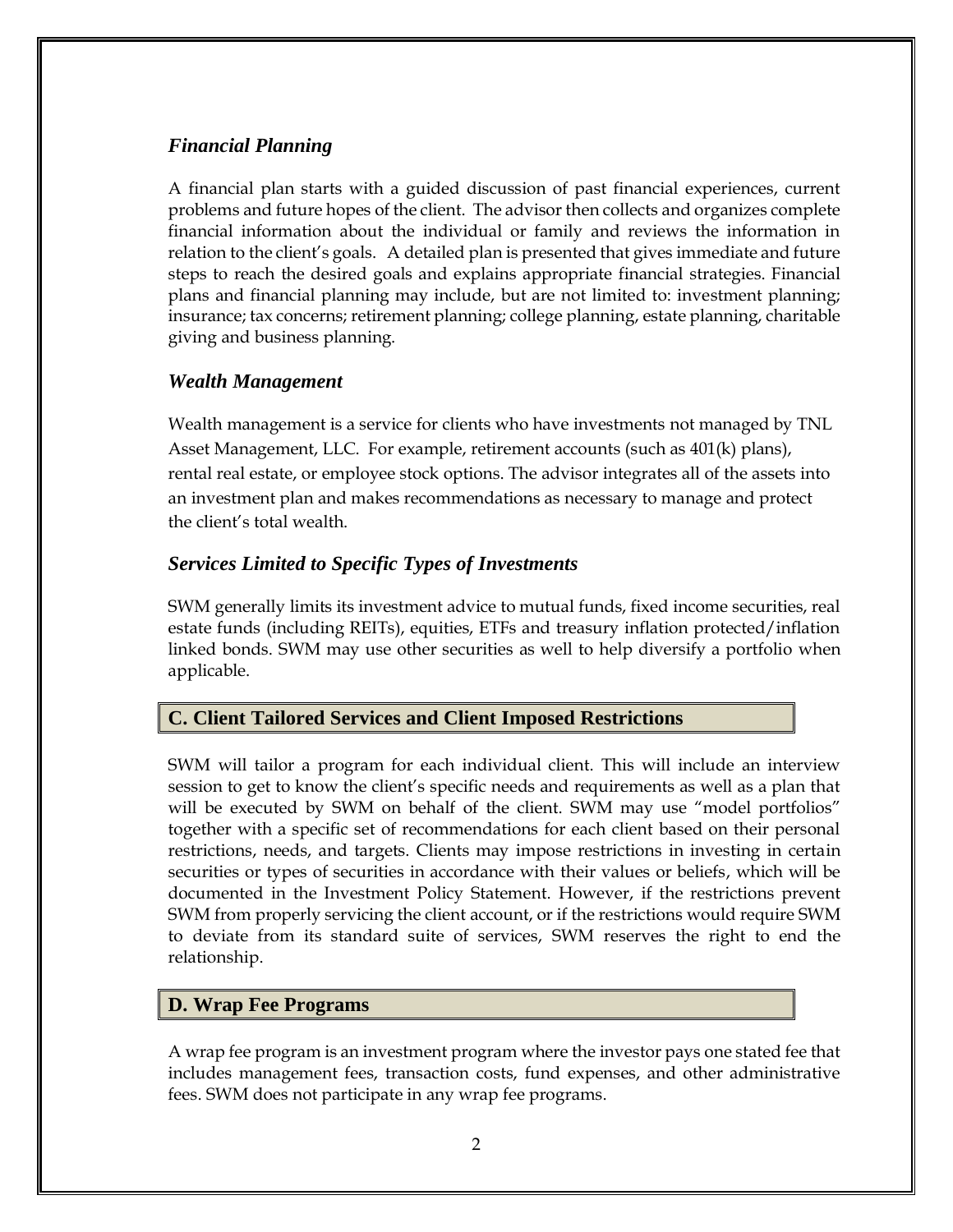# <span id="page-6-0"></span>**E. Assets Under Management**

SWM has the following assets under management:

| <b>Discretionary Amounts:</b> | Non-discretionary Amounts: Date Calculated: |               |
|-------------------------------|---------------------------------------------|---------------|
| $\frac{1}{2}$ \$99,100,000    | \$0.00                                      | December 2021 |

SWM has \$99,100,000 in assets under advisement as of December 2021.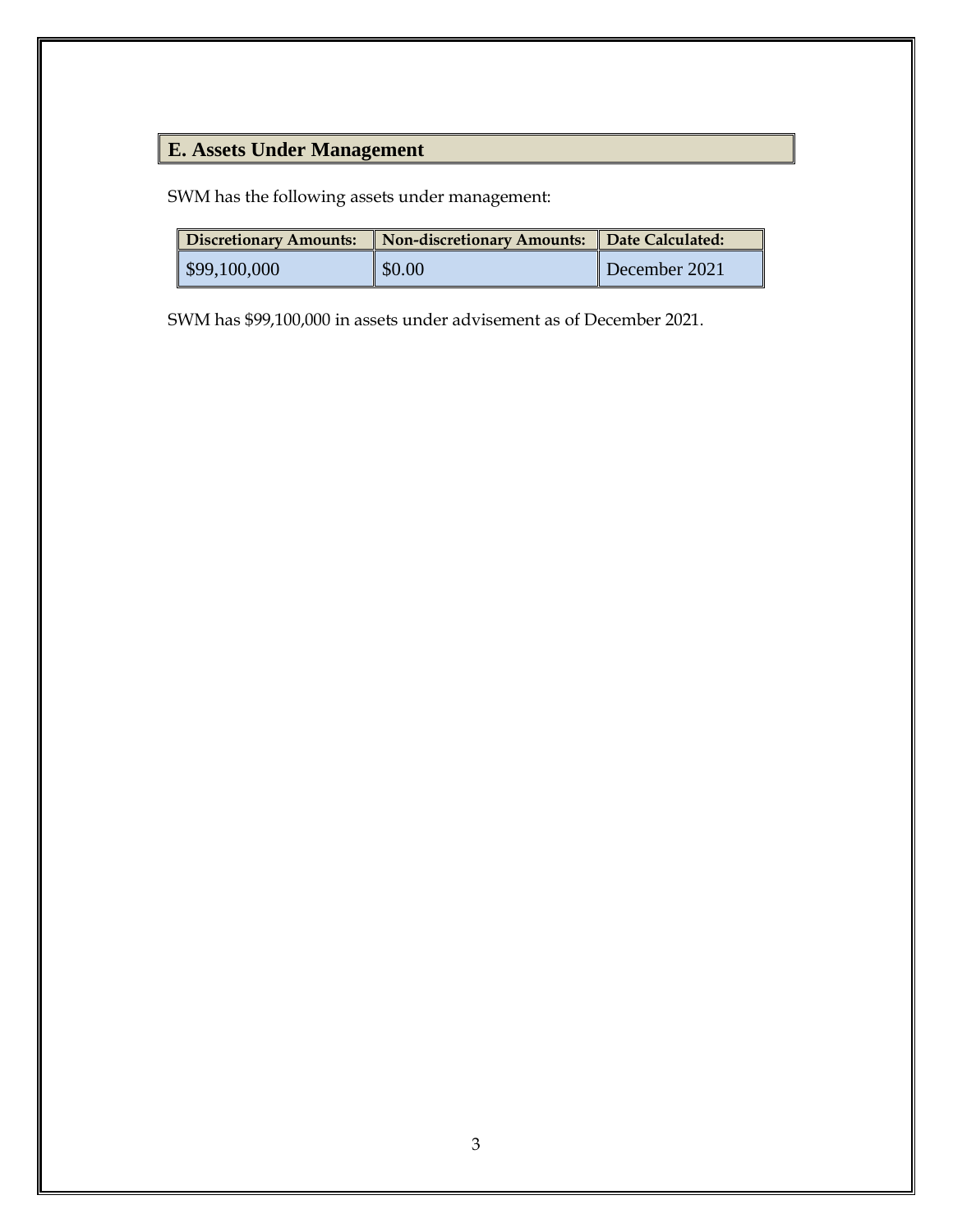### **Item 5: Fees and Compensation**

#### <span id="page-7-1"></span><span id="page-7-0"></span>**A. Fee Schedule**

#### *Asset-Based Fees for Portfolio Management*

| <b>Assets Under Management Tier</b> | <b>Annual Fee</b> |
|-------------------------------------|-------------------|
| $$0 - $500,000$                     | 1.00%             |
| \$500,001 - \$1,000,000             | $0.90\%$          |
| $$1,000,001 - $2,000,000$           | 0.80%             |
| $$2,000,001 - $5,000,000$           | 0.70%             |
| \$5,000,001 - \$10,000,000          | $0.60\%$          |
| \$10,000,001 - \$999,999,999        | 0.40%             |

SWM uses the value of the account as of the last business day of the billing period, after taking into account deposits and withdrawals, for purposes of determining the market value of the assets upon which the advisory fee is based.

The fee is negotiable and the final fee schedule is attached as Exhibit II of the Investment Advisory Contract. Clients may terminate the agreement without penalty for a full refund of SWM's fees within five business days of signing the Investment Advisory Contract. Thereafter, clients may terminate the Investment Advisory Contract immediately upon written notice.

#### *Financial Planning Fees*

**Fixed Fees**: The negotiated fixed rate for creating client financial plans is between \$1,000 and \$7,500. Fees are charged 50% in advance, but never more than six months in advance, with the remainder due upon presentation of the plan.

**Hourly Fees**: The negotiated hourly fee for these services is \$150. Fees are charged in arrears upon completion.

#### *Wealth Management Fees*

Wealth management fees are fixed, determined in advance each year, and paid annually or semi-annually in advance. Wealth Management Fees are negotiated in advance and vary based on the scope of the service.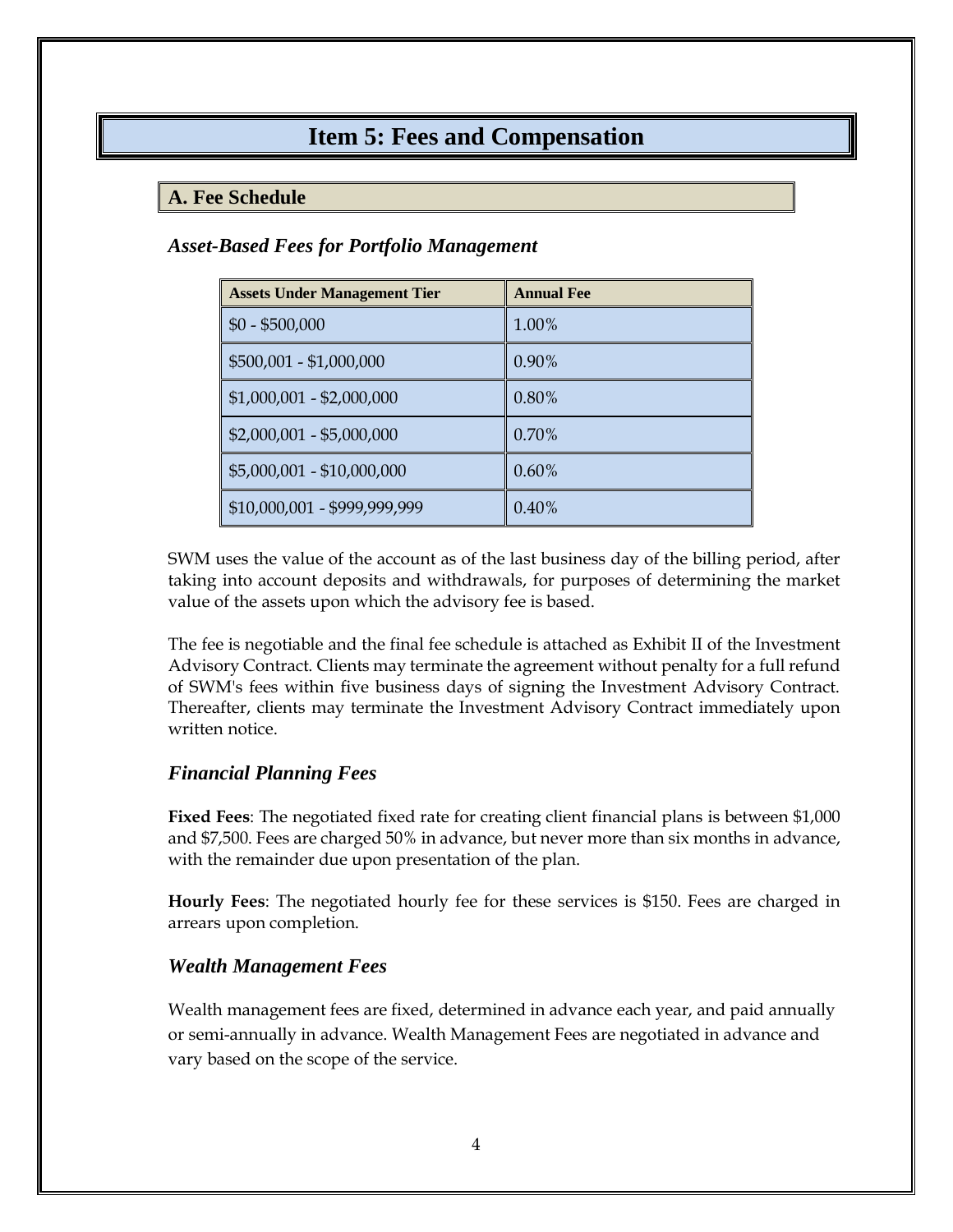Clients may terminate the agreement without penalty for a full refund of SWM's fees within five business days of signing the Financial Planning Agreement. Thereafter, clients may terminate the Financial Planning Agreement generally upon written notice.

#### <span id="page-8-0"></span>**B. Payment of Fees**

#### *Payment of Asset-Based Portfolio Management Fees*

Asset-based portfolio management fees are withdrawn directly from the client's accounts with client's written authorization and either withdrawn monthly in arrears or quarterly in advance. Because fees are deducted directly from client accounts, in states that require it, SWM will:

(A) Possess written authorization from the client to deduct advisory fees from an account held by a qualified custodian.

(B) Utilize a custodian that sends at least quarterly statements reflecting all additions and deductions, including the amount of advisory fees.

(C) Send the qualified custodian written notice of the amount of the fee to be deducted and send the client a written invoice upon or prior to fee deduction itemizing the fee, including the formula used to calculate the fee, the time period covered by the fee, and the amount of assets under management on which the fee was based.

For monthly arrears-billed contracts terminated mid-month, clients will be responsible for paying the prorated advisory fee (earned but unpaid), which will be equal to the daily rate\* times the number of days in the month up to and including the effective date of termination. For quarterly advance-billed contracts terminated mid-quarter, clients will be reimbursed the prorated advisory fee (paid but unearned), which will be equal to the daily rate\* times the number of days in the quarter up to and including the effective date of termination. (\*The daily rate is calculated by dividing the annual asset-based fee by 365.)

#### *Payment of Financial Planning Fees*

Financial planning fees are paid via check or wire.

#### *Payment of Wealth Management Fees*

Wealth management fees are negotiated with the client, fixed, determined in advance each year, and paid annually or semi-annually in advance.

Fixed financial planning fees are paid 50% in advance, but never more than six months in advance, with the remainder due upon presentation of the plan.

Hourly financial planning fees are paid in arrears upon completion.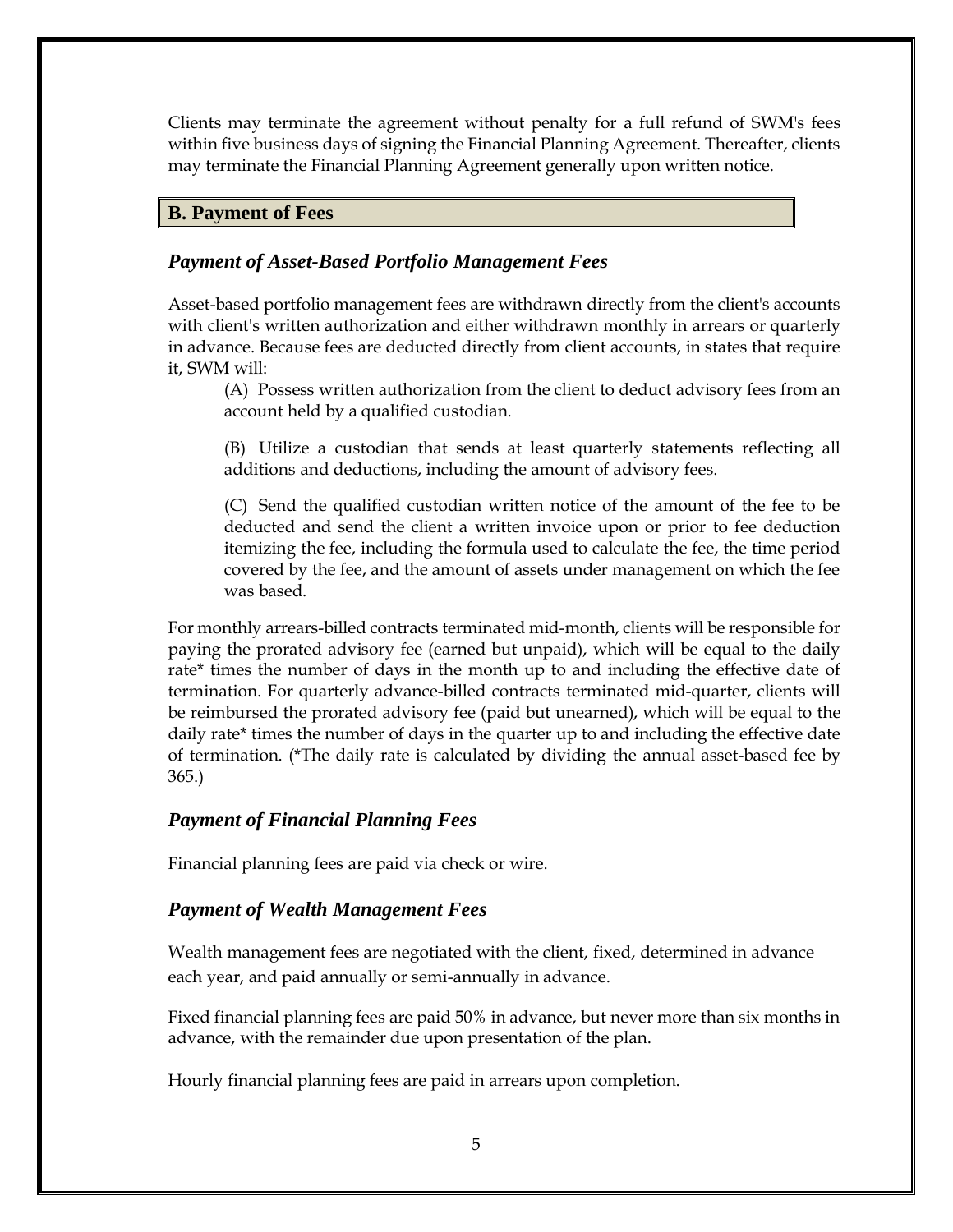### <span id="page-9-0"></span>**C. Client Responsibility For Third Party Fees**

Clients are responsible for the payment of all third party fees (i.e. custodian fees, brokerage fees, mutual fund fees, transaction fees, etc.). Those fees are separate and distinct from the fees and expenses charged by SWM. Please see Item 12 of this brochure regarding broker-dealer/custodian.

### <span id="page-9-1"></span>**D. Prepayment of Fees**

SWM collects certain fees in advance and certain fees in arrears, as indicated above. Refunds for unearned fees paid in advance will be returned within fourteen days to the client via check, or return deposit back into the client's account.

Fixed fees that are collected in advance will be refunded based on the prorated amount of work completed at the point of termination.

### <span id="page-9-2"></span>**E. Outside Compensation For the Sale of Securities to Clients**

Neither SWM nor its supervised persons accept any compensation for the sale of securities or other investment products, including asset-based sales charges or service fees from the sale of mutual funds.

### <span id="page-9-3"></span>**Item 6: Performance-Based Fees and Side-By-Side Management**

<span id="page-9-4"></span>SWM does not accept performance-based fees or other fees based on a share of capital gains on or capital appreciation of the assets of a client.

### **Item 7: Types of Clients**

SWM generally provides advisory services to the following types of clients listed below. This may also include management at the participant level

- ❖ Individuals
- ❖ Families
- ❖ Trusts
- ❖ Estates
- ❖ Charitable Organizations
- ❖ Corporations or Business Entities

There is no account minimum for any of SWM's services.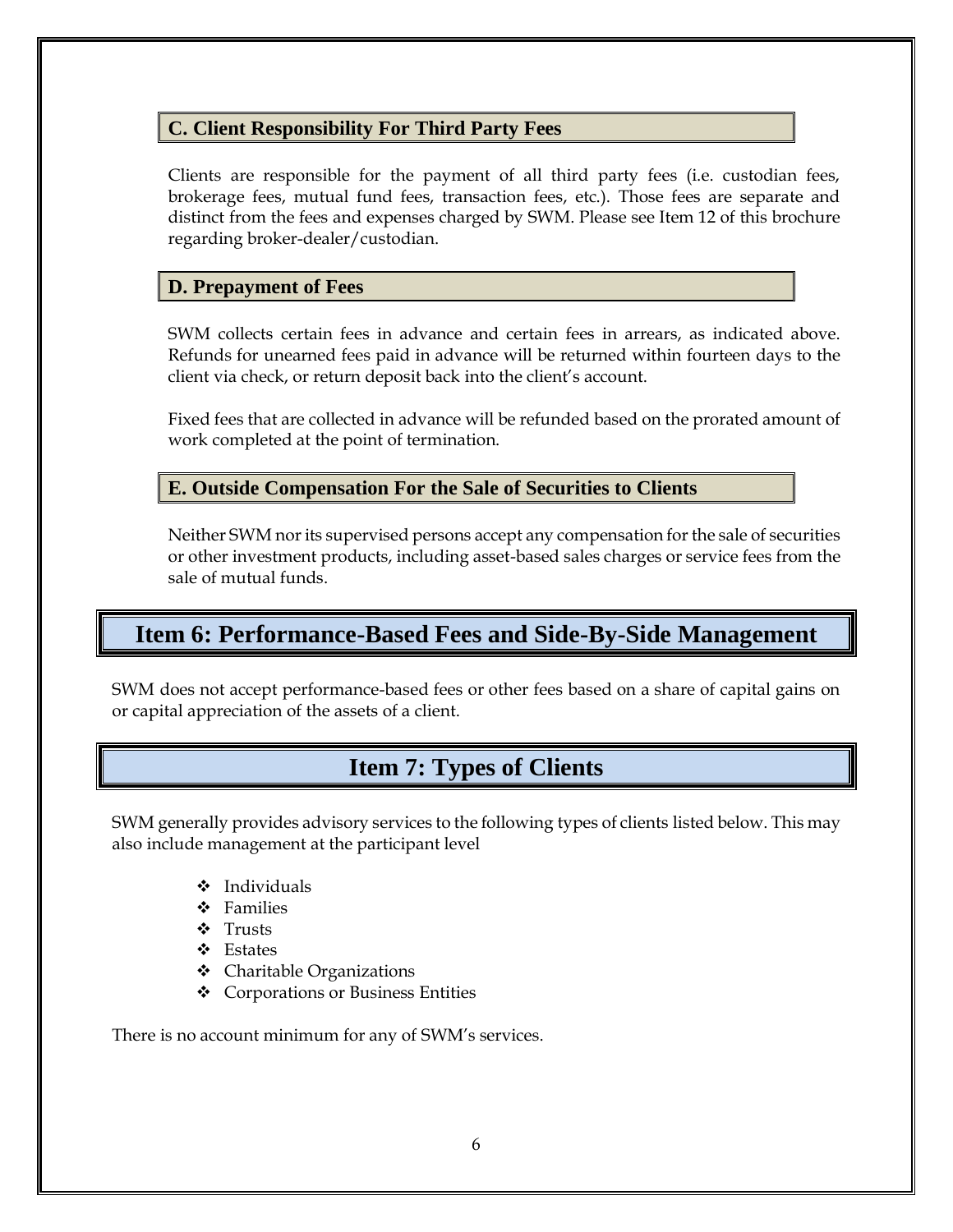### <span id="page-10-1"></span><span id="page-10-0"></span>**Item 8: Methods of Analysis, Investment Strategies, & Risk of Loss**

#### **A. Methods of Analysis and Investment Strategies**

#### *Methods of Analysis*

SWM's methods of analysis include fundamental analysis, cyclical analysis and modern portfolio theory.

**Fundamental analysis** involves the analysis of financial statements, the general financial health of companies, and/or the analysis of management or competitive advantages.

**Cyclical analysis** involves the analysis of business cycles to find favorable conditions for buying and/or selling a security.

**Modern portfolio theory** is a theory of investment that attempts to maximize portfolio expected return for a given amount of portfolio risk, or equivalently minimize risk for a given level of expected return, each by carefully choosing the proportions of various asset.

#### *Investment Strategies*

SWM uses long term trading and options trading (including covered options, uncovered options, or spreading strategies).

**Investing in securities involves a risk of loss that you, as a client, should be prepared to bear.**

#### <span id="page-10-2"></span>**B. Material Risks Involved**

#### *Methods of Analysis*

**Fundamental analysis** concentrates on factors that determine a company's value and expected future earnings. This strategy would normally encourage equity purchases in stocks that are undervalued or priced below their perceived value. The risk assumed is that the market will fail to reach expectations of perceived value.

**Cyclical analysis** assumes that the markets react in cyclical patterns which, once identified, can be leveraged to provide performance. The risks with this strategy are twofold: 1) the markets do not always repeat cyclical patterns; and 2) if too many investors begin to implement this strategy, then it changes the very cycles these investors are trying to exploit.

**Modern Portfolio Theory** assumes that investors are risk adverse, meaning that given two portfolios that offer the same expected return, investors will prefer the less risky one. Thus, an investor will take on increased risk only if compensated by higher expected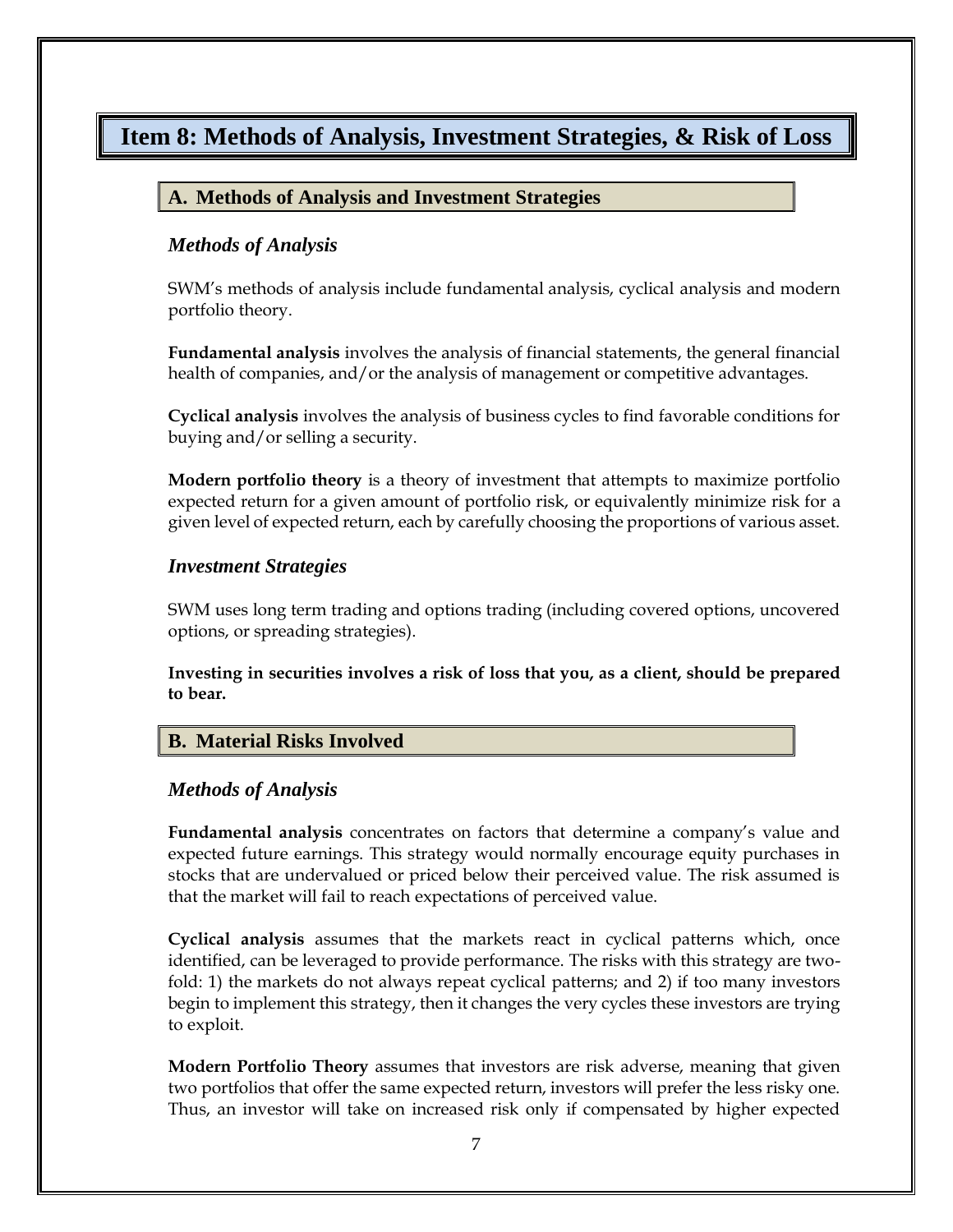returns. Conversely, an investor who wants higher expected returns must accept more risk. The exact trade-off will be the same for all investors, but different investors will evaluate the trade-off differently based on individual risk aversion characteristics. The implication is that a rational investor will not invest in a portfolio if a second portfolio exists with a more favorable risk-expected return profile – i.e., if for that level of risk an alternative portfolio exists which has better expected returns.

#### *Investment Strategies*

SWM's use of options trading generally holds greater risk, and clients should be aware that there is a material risk of loss using any of those strategies.

**Long term trading** is designed to capture market rates of both return and risk. Due to its nature, the long-term investment strategy can expose clients to various types of risk that will typically surface at various intervals during the time the client owns the investments. These risks include but are not limited to inflation (purchasing power) risk, interest rate risk, economic risk, market risk, and political/regulatory risk.

**Options transactions** involve a contract to purchase a security at a given price, not necessarily at market value, depending on the market. This strategy includes the risk that an option may expire out of the money resulting in minimal or no value, as well as the possibility of leveraged loss of trading capital due to the leveraged nature of stock options.

**Investing in securities involves a risk of loss that you, as a client, should be prepared to bear.**

#### <span id="page-11-0"></span>**C. Risks of Specific Securities Utilized**

SWM's use of options trading generally holds greater risk of capital loss. Clients should be aware that there is a material risk of loss using any investment strategy. The investment types listed below (leaving aside Treasury Inflation Protected/Inflation Linked Bonds) are not guaranteed or insured by the FDIC or any other government agency.

**Mutual Funds:** Investing in mutual funds carries the risk of capital loss and thus you may lose money investing in mutual funds. All mutual funds have costs that lower investment returns. The funds can be of bond "fixed income" nature (lower risk) or stock "equity" nature.

**Equity** investment generally refers to buying shares of stocks in return for receiving a future payment of dividends and/or capital gains if the value of the stock increases. The value of equity securities may fluctuate in response to specific situations for each company, industry conditions and the general economic environments.

**Fixed income** investments generally pay a return on a fixed schedule, though the amount of the payments can vary. This type of investment can include corporate and government debt securities, leveraged loans, high yield, and investment grade debt and structured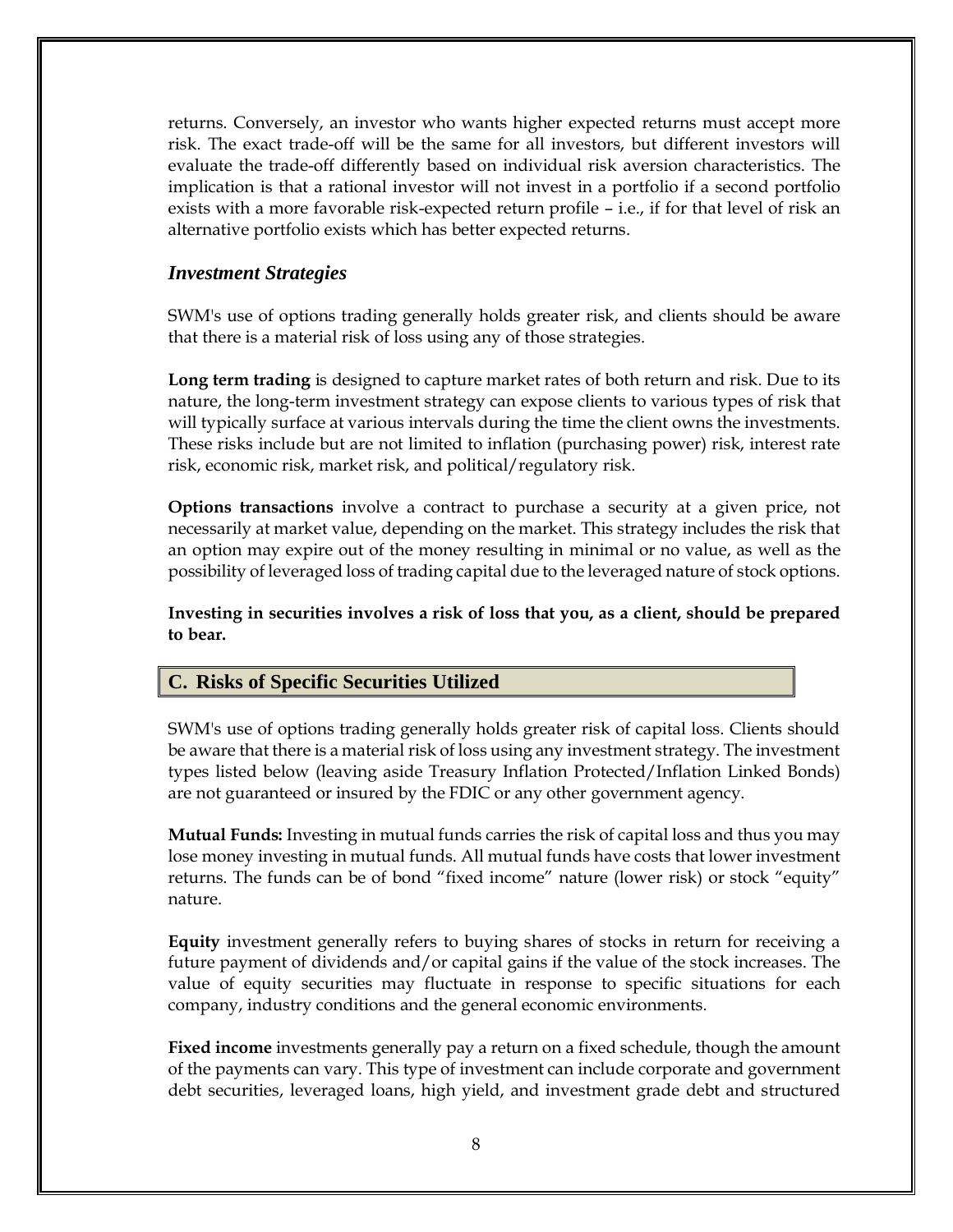products, such as mortgage and other asset-backed securities, although individual bonds may be the best known type of fixed income security. In general, the fixed income market is volatile and fixed income securities carry interest rate risk. (As interest rates rise, bond prices usually fall, and vice versa. This effect is usually more pronounced for longer-term securities.) Fixed income securities also carry inflation risk, liquidity risk, call risk, and credit and default risks for both issuers and counterparties. The risk of default on treasury inflation protected/inflation linked bonds is dependent upon the U.S. Treasury defaulting (extremely unlikely); however, they carry a potential risk of losing share price value, albeit rather minimal. Risks of investing in foreign fixed income securities also include the general risk of non-U.S. investing described below.

**Exchange Traded Funds (ETFs):** An ETF is an investment fund traded on stock exchanges, similar to stocks. Investing in ETFs carries the risk of capital loss (sometimes up to a 100% loss in the case of a stock holding bankruptcy). Areas of concern include the lack of transparency in products and increasing complexity, conflicts of interest and the possibility of inadequate regulatory compliance.

**Real Estate** funds (including REITs) face several kinds of risk that are inherent in the real estate sector, which historically has experienced significant fluctuations and cycles in performance. Revenues and cash flows may be adversely affected by: changes in local real estate market conditions due to changes in national or local economic conditions or changes in local property market characteristics; competition from other properties offering the same or similar services; changes in interest rates and in the state of the debt and equity credit markets; the ongoing need for capital improvements; changes in real estate tax rates and other operating expenses; adverse changes in governmental rules and fiscal policies; adverse changes in zoning laws; the impact of present or future environmental legislation and compliance with environmental laws.

**Options** are contracts to purchase a security at a given price, risking that an option may expire out of the money resulting in minimal or no value. An uncovered option is a type of options contract that is not backed by an offsetting position that would help mitigate risk. The risk for a "naked" or uncovered put is not unlimited, whereas the potential loss for an uncovered call option is limitless. Spread option positions entail buying and selling multiple options on the same underlying security, but with different strike prices or expiration dates, which helps limit the risk of other option trading strategies. Option transactions also involve risks including but not limited to economic risk, market risk, sector risk, idiosyncratic risk, political/regulatory risk, inflation (purchasing power) risk and interest rate risk.

**Past performance is not indicative of future results. Investing in securities involves a risk of loss that you, as a client, should be prepared to bear.**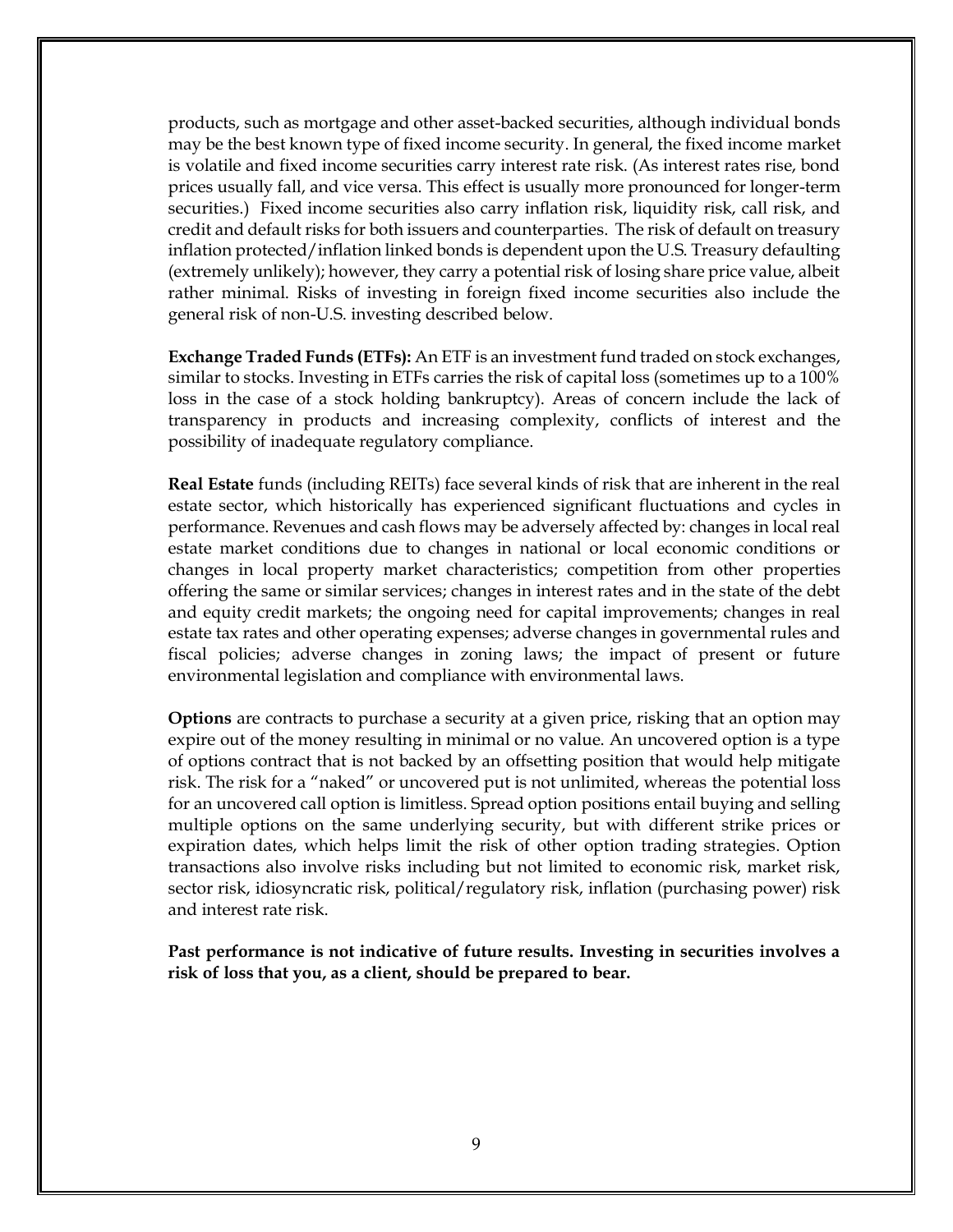# **Item 9: Disciplinary Information**

### <span id="page-13-1"></span><span id="page-13-0"></span>**A. Criminal or Civil Actions**

There are no criminal or civil actions to report.

### <span id="page-13-2"></span>**B. Administrative Proceedings**

There are no administrative proceedings to report.

### <span id="page-13-3"></span>**C. Self-regulatory Organization (SRO) Proceedings**

There are no self-regulatory organization proceedings to report.

### <span id="page-13-4"></span>**Item 10: Other Financial Industry Activities and Affiliations**

### <span id="page-13-5"></span>**A. Registration as a Broker/Dealer or Broker/Dealer Representative**

Neither SWM nor its representatives are registered as, or have pending applications to become, a broker/dealer or a representative of a broker/dealer.

### <span id="page-13-6"></span>**B. Registration as a Futures Commission Merchant, Commodity Pool Operator, or a Commodity Trading Advisor**

Neither SWM nor its representatives are registered as or have pending applications to become a Futures Commission Merchant, Commodity Pool Operator, or Commodity Trading Advisor or an associated person of the foregoing entities.

### <span id="page-13-7"></span>**C. Registration Relationships Material to this Advisory Business and Possible Conflicts of Interests**

Todd N Lebor is a Certified Public Accountant and from time to time, may offer clients advice or services from those activities. [Mr. Lebor is also manager of a real estate holding company, but does not offer clients services in that capacity.] Clients should be aware that outside activities of advisory personnel involve a conflict of interest; however, SWM always acts in the best interest of the client and clients are free to utilize or decline the services of any representative of SWM in connection with such individual's activities outside of SWM.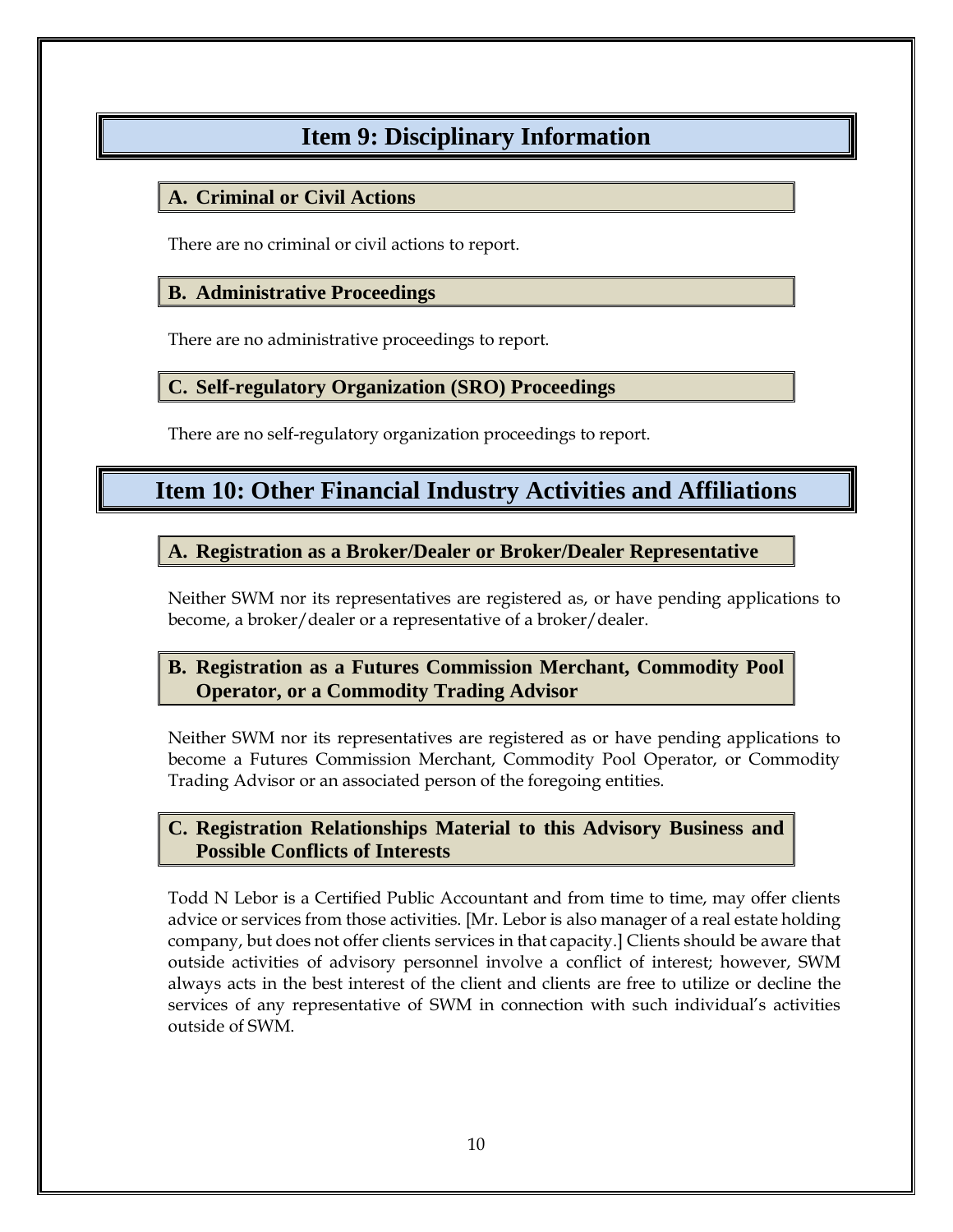### <span id="page-14-0"></span>**D. Selection of Other Advisers or Managers and How This Adviser is Compensated for Those Selections**

SWM does not utilize nor select third-party investment advisers. All assets are managed by SWM management.

### <span id="page-14-1"></span>**Item 11: Code of Ethics, Participation or Interest in Client Transactions and Personal Trading**

### <span id="page-14-2"></span>**A. Code of Ethics**

SWM has a written Code of Ethics that covers the following areas: Prohibited Purchases and Sales, Insider Trading, Personal Securities Transactions, Exempted Transactions, Prohibited Activities, Conflicts of Interest, Gifts and Entertainment, Confidentiality, Service on a Board of Directors, Compliance Procedures, Compliance with Laws and Regulations, Procedures and Reporting, Certification of Compliance, Reporting Violations, Compliance Officer Duties, Training and Education, Recordkeeping, Annual Review, and Sanctions. SWM's Code of Ethics is available free upon request to any client or prospective client.

#### <span id="page-14-3"></span>**B. Recommendations Involving Material Financial Interests**

SWM does not recommend that clients buy or sell any security in which a related person to SWM or SWM has a material financial interest.

#### <span id="page-14-4"></span>**C. Investing Personal Money in the Same Securities as Clients**

From time to time, representatives of SWM may buy or sell securities for themselves that they also recommend to clients. This may provide an opportunity for representatives of SWM to buy or sell the same securities before or after recommending the same securities to clients resulting in representatives profiting off the recommendations they provide to clients. Such transactions may create a conflict of interest. SWM will always document any transactions that could be construed as conflicts of interest and will never engage in trading that operates to the client's disadvantage when similar securities are being bought or sold.

### <span id="page-14-5"></span>**D. Trading Securities At/Around the Same Time as Clients' Securities**

From time to time, representatives of SWM may buy or sell securities for themselves at or around the same time as clients. This may provide an opportunity for representatives of SWM to buy or sell securities before or after recommending securities to clients resulting in representatives profiting off the recommendations they provide to clients. Such transactions may create a conflict of interest; however, SWM will never engage in trading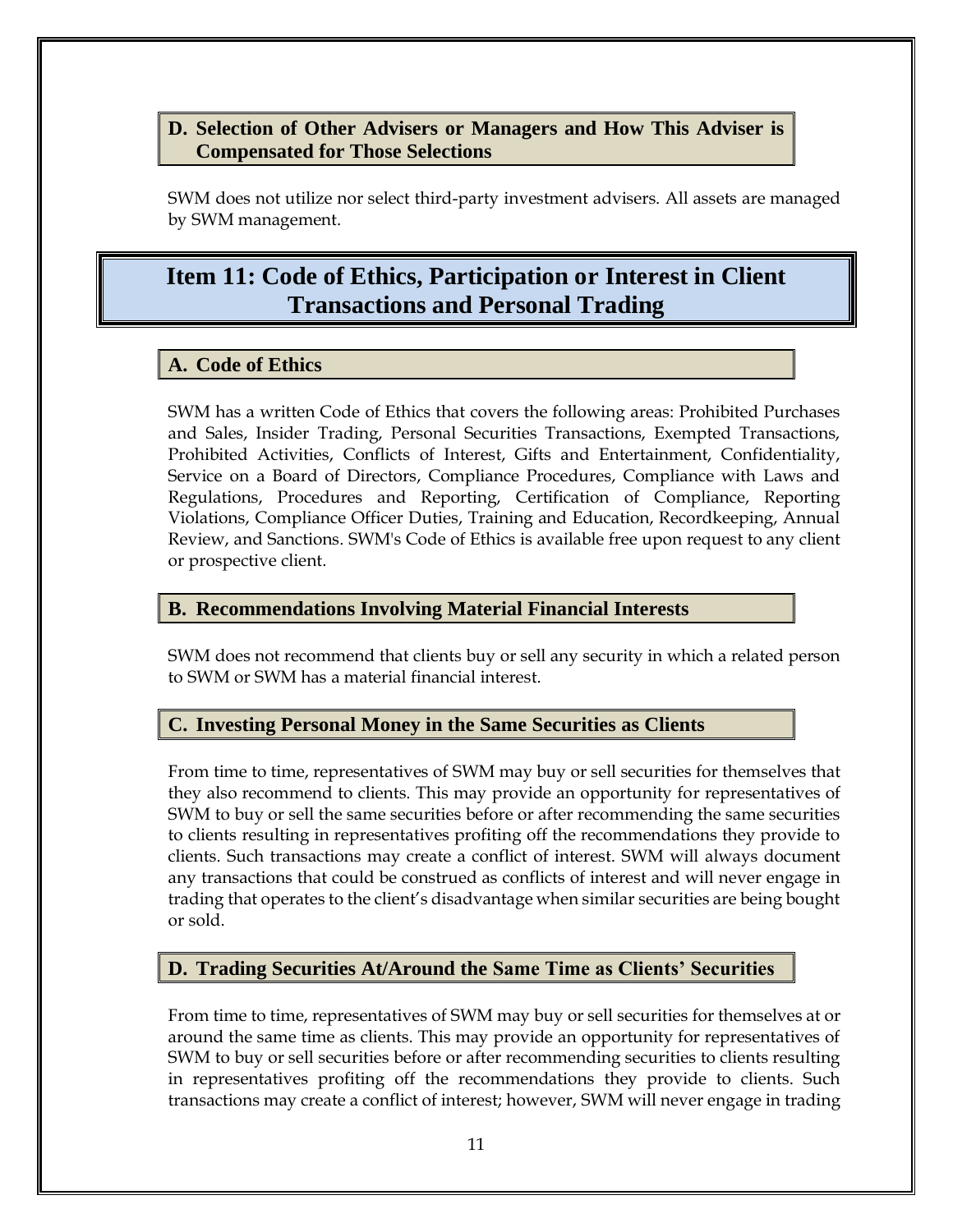<span id="page-15-0"></span>that operates to the client's disadvantage if representatives of SWM buy or sell securities at or around the same time as clients.

### **Item 12: Brokerage Practices**

#### <span id="page-15-1"></span>**A. Factors Used to Select Custodians and/or Broker/Dealers**

Custodians/broker-dealers will be recommended based on SWM's duty to seek "best execution," which is the obligation to seek execution of securities transactions for a client on the most favorable terms for the client under the circumstances. Clients will not necessarily pay the lowest commission or commission equivalent, and SWM may also consider the market expertise and research access provided by the brokerdealer/custodian, including but not limited to access to written research, oral communication with analysts, admittance to research conferences and other resources provided by the brokers that may aid in SWM's research efforts. SWM will never charge a premium or commission on transactions, beyond the actual cost imposed by the brokerdealer/custodian.

SWM uses use Shareholders Service Group, Inc as its primary custodian but many use other custodians as needed.

#### <span id="page-15-2"></span>*1. Research and Other Soft-Dollar Benefits*

TNL Disclosure: Although not a material consideration when determining whether to recommend a particular broker-dealer/custodian, SWM may have access to research, products, or other services from custodians and broker-dealers in connection with client securities transactions ("soft dollar benefits") consistent with the safe harbor contained in Section 28(e) of the Securities Exchange Act of 1934, as amended. SWM benefits by not having to produce or pay for the research, products or services, would have an incentive to recommend a custodian or broker-dealer based on receiving research or services, and this would constitute a conflict of interest.

Mitigation: However, this conflict is mitigated because SWM does not utilize the soft dollar benefits offered by its recommended broker-dealer/custodian, does not recommend the broker-dealer/custodian on the basis of access to soft dollar benefits, and will always act in the best interest of its clients, including in connection with selecting custodians and/or broker-dealers. SWM's clients do not pay more for investment transactions effected and/or assets maintained at Shareholders Service Group as a result of this arrangement. There is no corresponding commitment made by us to Shareholders Service Group or any other entity to invest any specific amount or percentage of client assets in any specific mutual funds, securities or other investment products as result of the above arrangement.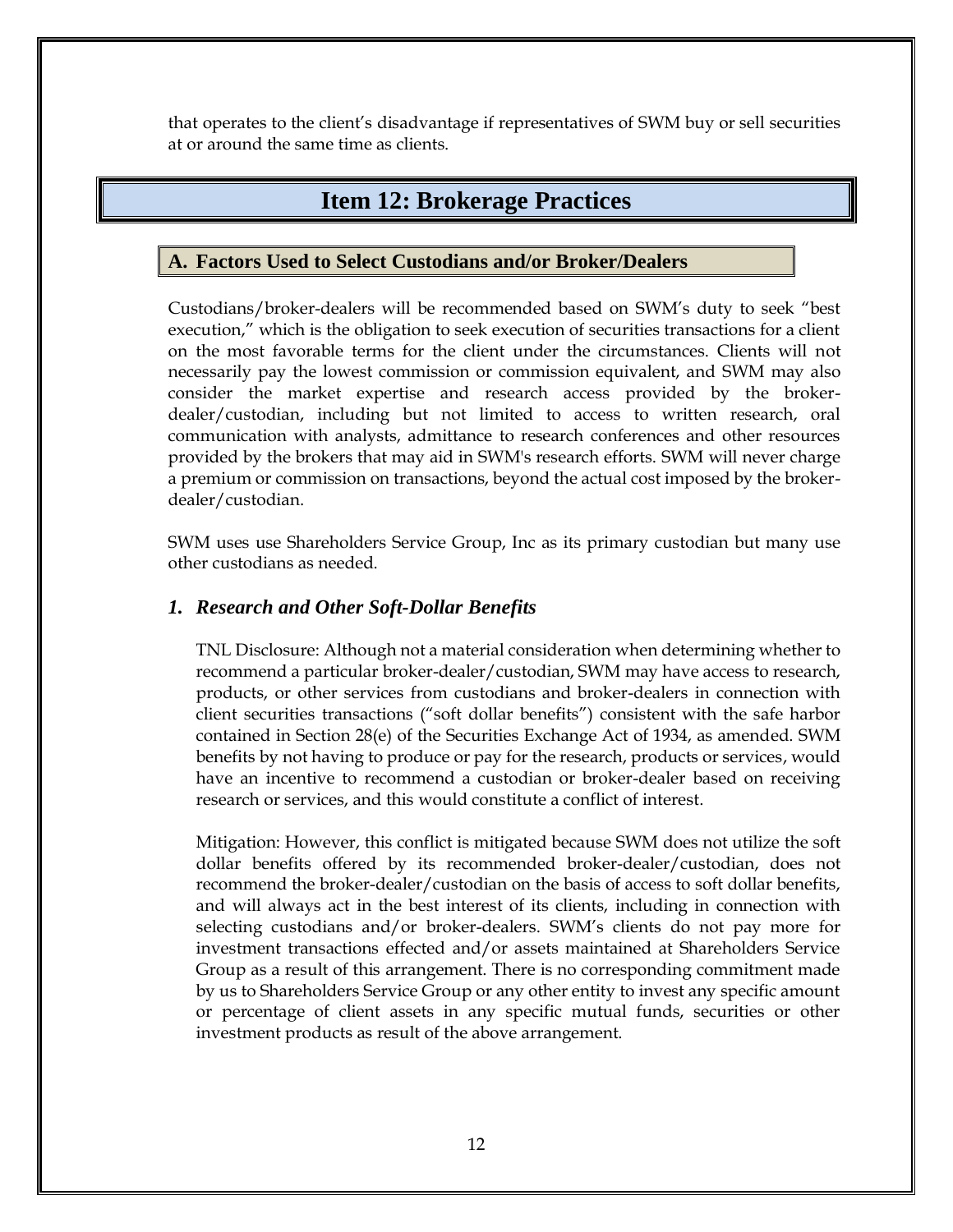#### <span id="page-16-0"></span>*2. Brokerage for Client Referrals*

SWM receives no referrals from a broker-dealer or third party in exchange for using that broker-dealer or third party.

#### <span id="page-16-1"></span>*3. Clients Directing Which Broker/Dealer/Custodian to Use*

SWM will require clients to use Shareholders Service Group, Inc. broker-dealer to execute transactions. Not all advisers require clients to use a particular broker-dealer.

### <span id="page-16-2"></span>**B. Aggregating (Block) Trading for Multiple Client Accounts**

If SWM buys or sells the same securities on behalf of more than one client, then it may (but would be under no obligation to) aggregate or bunch such securities in a single transaction for multiple clients in order to seek more favorable prices, lower brokerage commissions, or more efficient execution. In such case, SWM would place an aggregate order with the broker on behalf of all such clients in order to ensure fairness for all clients; provided, however, that trades would be reviewed periodically to ensure that accounts are not systematically disadvantaged by this policy. SWM would determine the appropriate number of shares and select the appropriate brokers consistent with its duty to seek best execution, except for those accounts with specific brokerage direction (if any).

### **Item 13: Reviews of Accounts**

### <span id="page-16-4"></span><span id="page-16-3"></span>**A. Frequency and Nature of Periodic Reviews and Who Makes Those Reviews**

All client accounts for SWM's advisory services provided on an ongoing basis are reviewed at least annually by Todd N Lebor, President with regard to clients' respective investment policies and risk tolerance levels. All accounts at SWM are assigned to an investment advisor representative.

All financial planning accounts are reviewed upon financial plan creation and plan delivery by Todd N Lebor, President. Other than general advice for implementation, we do not review the accounts of financial planning clients. However, these clients may enter into a new agreement to update their financial plan.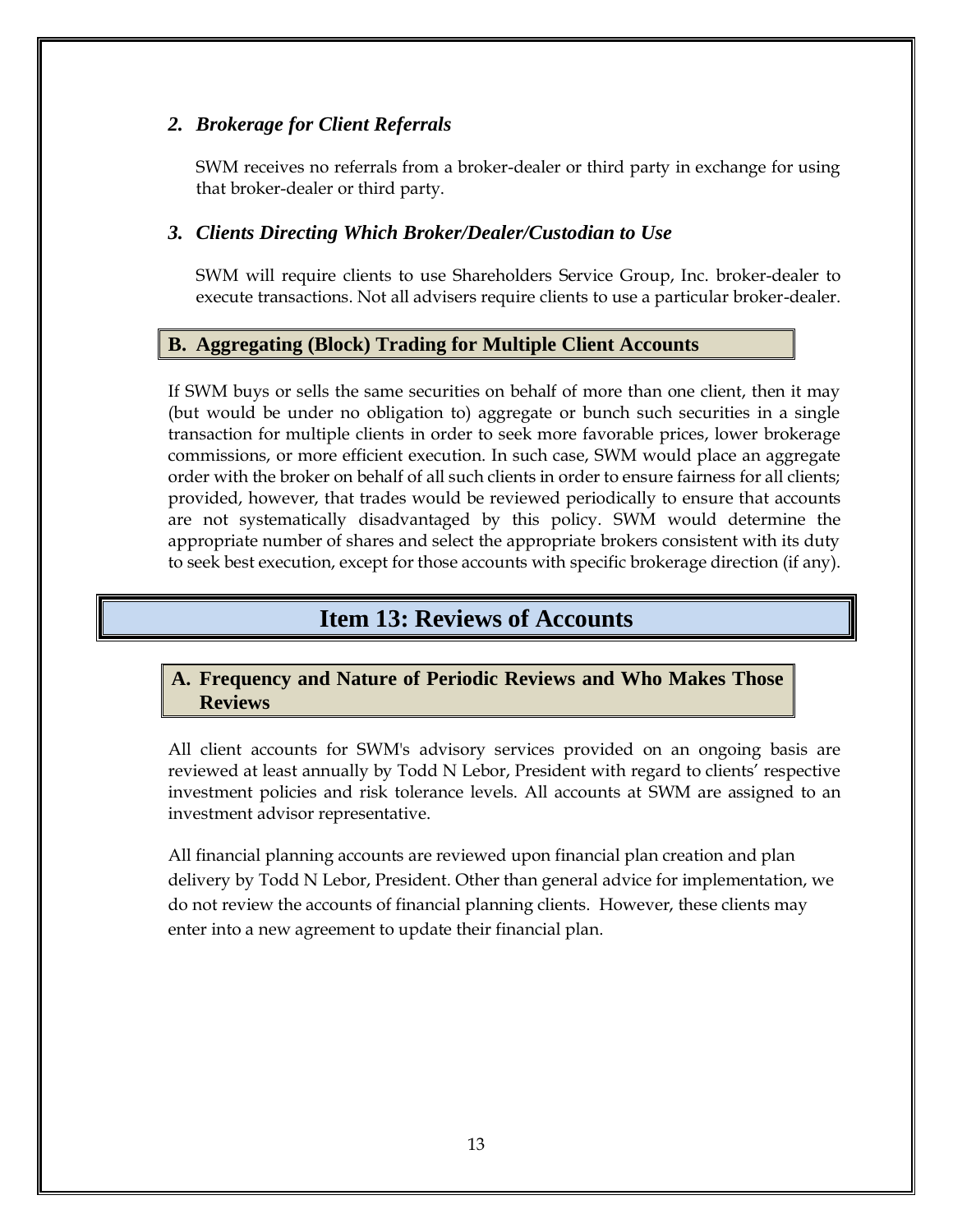### <span id="page-17-0"></span>**B. Factors That Will Trigger a Non-Periodic Review of Client Accounts**

Reviews may be triggered by material market, economic or political events, or by changes in client's financial situations (such as retirement, termination of employment, physical move, or inheritance).

With respect to financial plans, SWM's services will generally conclude upon delivery of the financial plan.

#### <span id="page-17-1"></span>**C. Content and Frequency of Regular Reports Provided to Clients**

Each client of SWM's advisory services provided on an ongoing basis will receive a report, at least quarterly, detailing the client's account, including assets held, asset value, and calculation of fees. This written report will come from the custodian. SWM will also provide a separate Annual Report highlighting the prior year's activity and performance.

<span id="page-17-2"></span>Each financial planning client will receive the financial plan upon completion.

### **Item 14: Client Referrals and Other Compensation**

### <span id="page-17-3"></span>**A. Economic Benefits Provided by Third Parties for Advice Rendered to Clients (Includes Sales Awards or Other Prizes)**

SWM does not receive any economic benefit, directly or indirectly from any third party for advice rendered to SWM's clients.

<span id="page-17-4"></span>**B. Compensation to Non – Advisory Personnel for Client Referrals**

SWM does not directly or indirectly compensate any person who is not advisory personnel for client referrals.

### **Item 15: Custody**

<span id="page-17-5"></span>When advisory fees are deducted directly from client accounts at client's custodian, SWM will be deemed to have limited custody of client's assets and must have written authorization from the client to do so. Please see Item 5 above for additional description. Clients will receive all account statements and billing invoices that are required in each jurisdiction, and they should carefully review those statements for accuracy.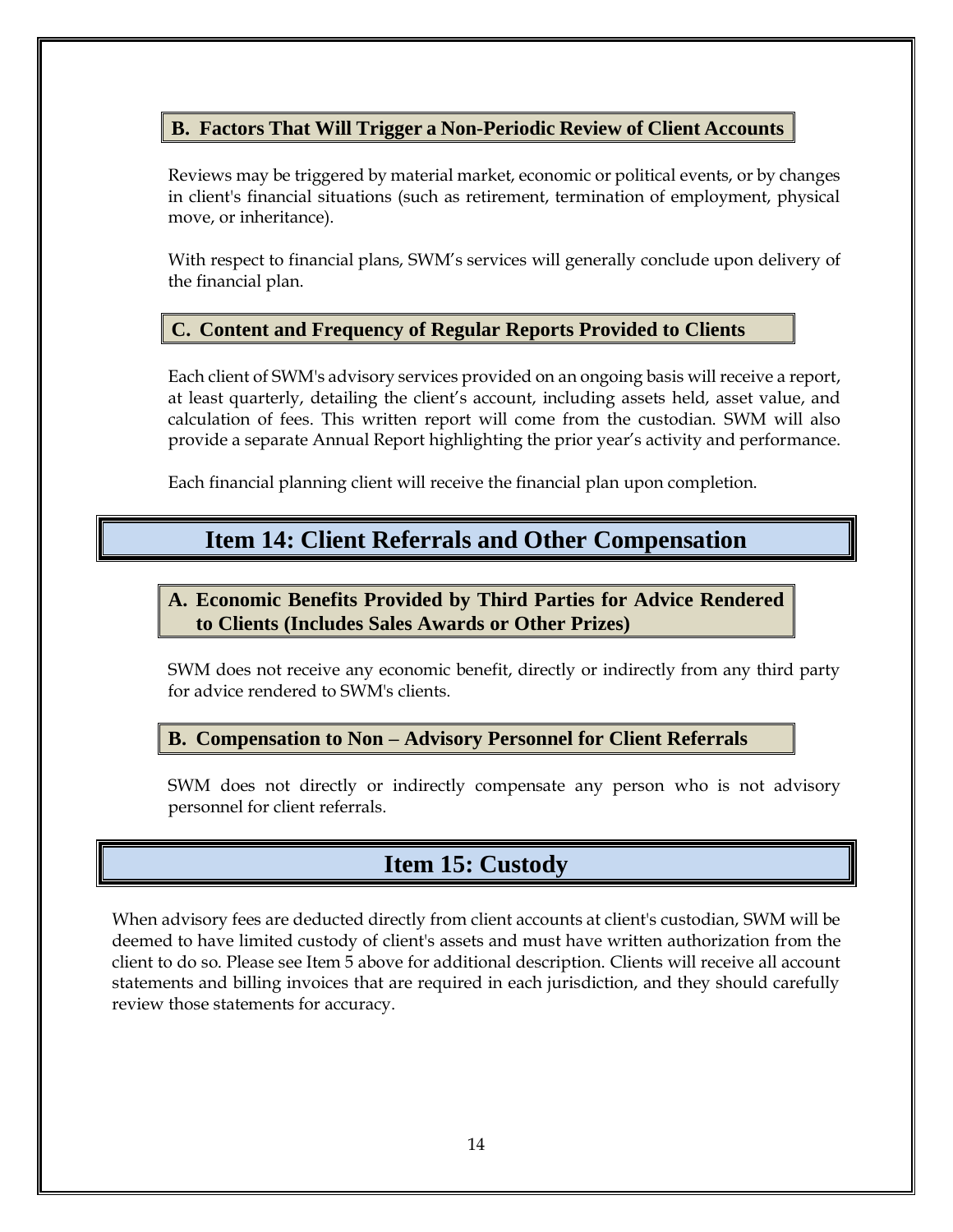### **Item 16: Investment Discretion**

<span id="page-18-0"></span>SWM provides discretionary and non-discretionary investment advisory services to clients. The Investment Advisory Contract established with each client sets forth the discretionary authority for trading.

Where investment discretion has been granted, SWM generally manages the client's account and makes investment decisions without consultation with the client as to when the securities are to be bought or sold for the account, the total amount of the securities to be bought/sold, what securities to buy or sell, or the price per share. In some instances, SWM's discretionary authority in making these determinations may be limited by conditions imposed by a client (in investment guidelines or objectives, or client instructions otherwise provided to SWM.

Where SWM does not have discretionary authority to place trade orders, SWM will secure client permission prior to effecting securities transactions for the client's account. Clients are expected to be available when authorization is sought by SWM for a transaction and any delay by client in responding to SWM may affect the pricing or execution of that transaction.

### **Item 17: Voting Client Securities (Proxy Voting)**

<span id="page-18-2"></span><span id="page-18-1"></span>SWM will not ask for, nor accept voting authority for client securities. Clients will receive proxies directly from the issuer of the security or the custodian. Clients should direct all proxy questions to the issuer of the security.

# **Item 18: Financial Information**

### <span id="page-18-3"></span>**A. Balance Sheet**

SWM neither requires nor solicits prepayment of more than \$500 in fees per client, six months or more in advance, and therefore is not required to include a balance sheet with this brochure.

### <span id="page-18-4"></span>**B. Financial Conditions Reasonably Likely to Impair Ability to Meet Contractual Commitments to Clients**

Neither SWM nor its management has any financial condition that is likely to reasonably impair SWM's ability to meet contractual commitments to clients.

### <span id="page-18-5"></span>**C. Bankruptcy Petitions in Previous Ten Years**

SWM has not been the subject of a bankruptcy petition in the last ten years.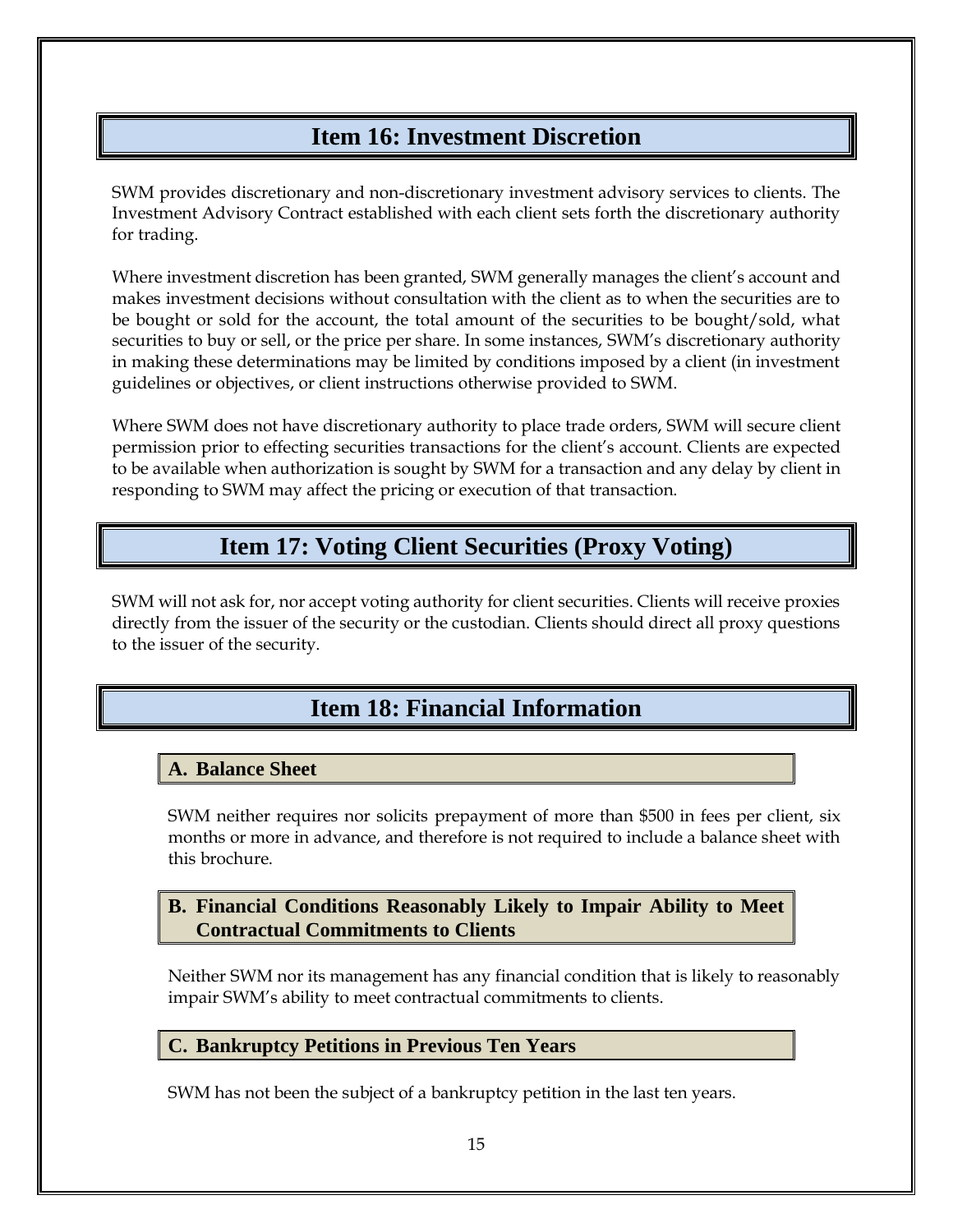### <span id="page-19-0"></span>**Item 19: Requirements For State Registered Advisers**

### <span id="page-19-1"></span>**A. Principal Executive Officers and Management Persons; Their Formal Education and Business Background**

SWM currently has only one management person: Todd N Lebor is the sole owner and President of SWM. Education and business backgrounds can be found on the individual's Form ADV Part 2B brochure supplement.

### <span id="page-19-2"></span>**B. Other Businesses in Which This Advisory Firm or its Personnel are Engaged and Time Spent on Those (If Any)**

Other business activities for each relevant individual can be found on the Form ADV Part 2B brochure supplement for each such individual.

### <span id="page-19-3"></span>**C. Calculation of Performance-Based Fees and Degree of Risk to Clients**

SWM does not accept performance-based fees or other fees based on a share of capital gains on or capital appreciation of the assets of a client.

### <span id="page-19-4"></span>**D. Material Disciplinary Disclosures for Management Persons of this Firm**

There are no civil, self-regulatory organization, or arbitration proceedings to report under this section.

### <span id="page-19-5"></span>**E. Material Relationships That Management Persons Have With Issuers of Securities (If Any)**

See Item 10.C and 11.B.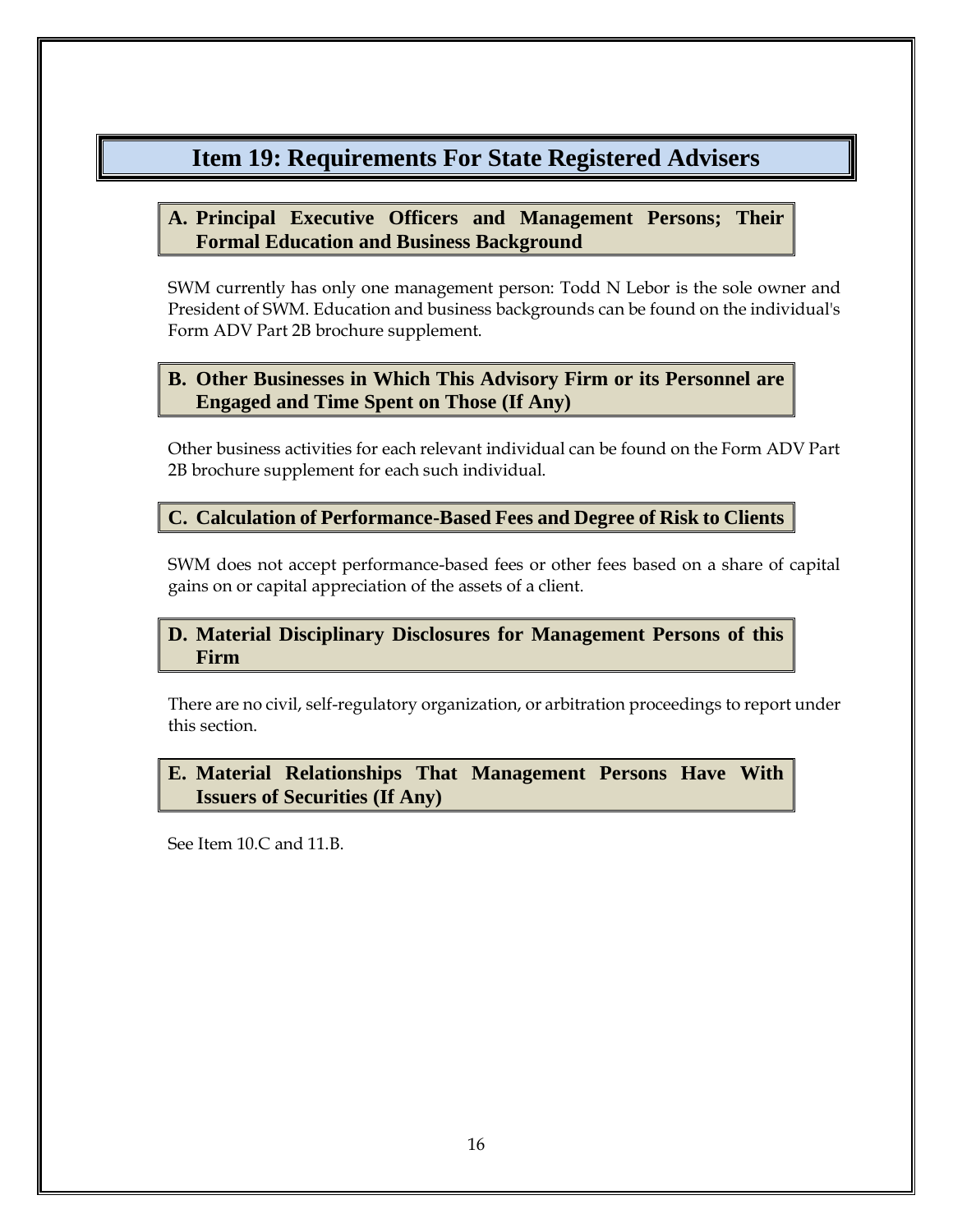*This brochure supplement provides information about Todd Nichols Lebor that supplements the TNL Asset Management LLC d/b/a Snowball Wealth Management brochure. You should have received a copy of that brochure. Please contact Todd Nichols Lebor if you did not receive TNL Asset Management LLC d/b/a Snowball Wealth Management's brochure or if you have any questions about the contents of this supplement.*

*Additional information about Todd Nichols Lebor is also available on the SEC's website at www.adviserinfo.sec.gov.*

# **TNL Asset Management LLC**

d/b/a Snowball Wealth Management Form ADV Part 2B – Individual Disclosure Brochure

*for*

# **Todd Nichols Lebor**

Personal CRD Number: 5039931 Investment Adviser Representative

TNL Asset Management LLC d/b/a Snowball Wealth Management 3445 Penrose Place, Suite 130 Boulder, CO 80027 (303) 666-6292 [todd@snowballwm.com](mailto:todd@snowballwm.com)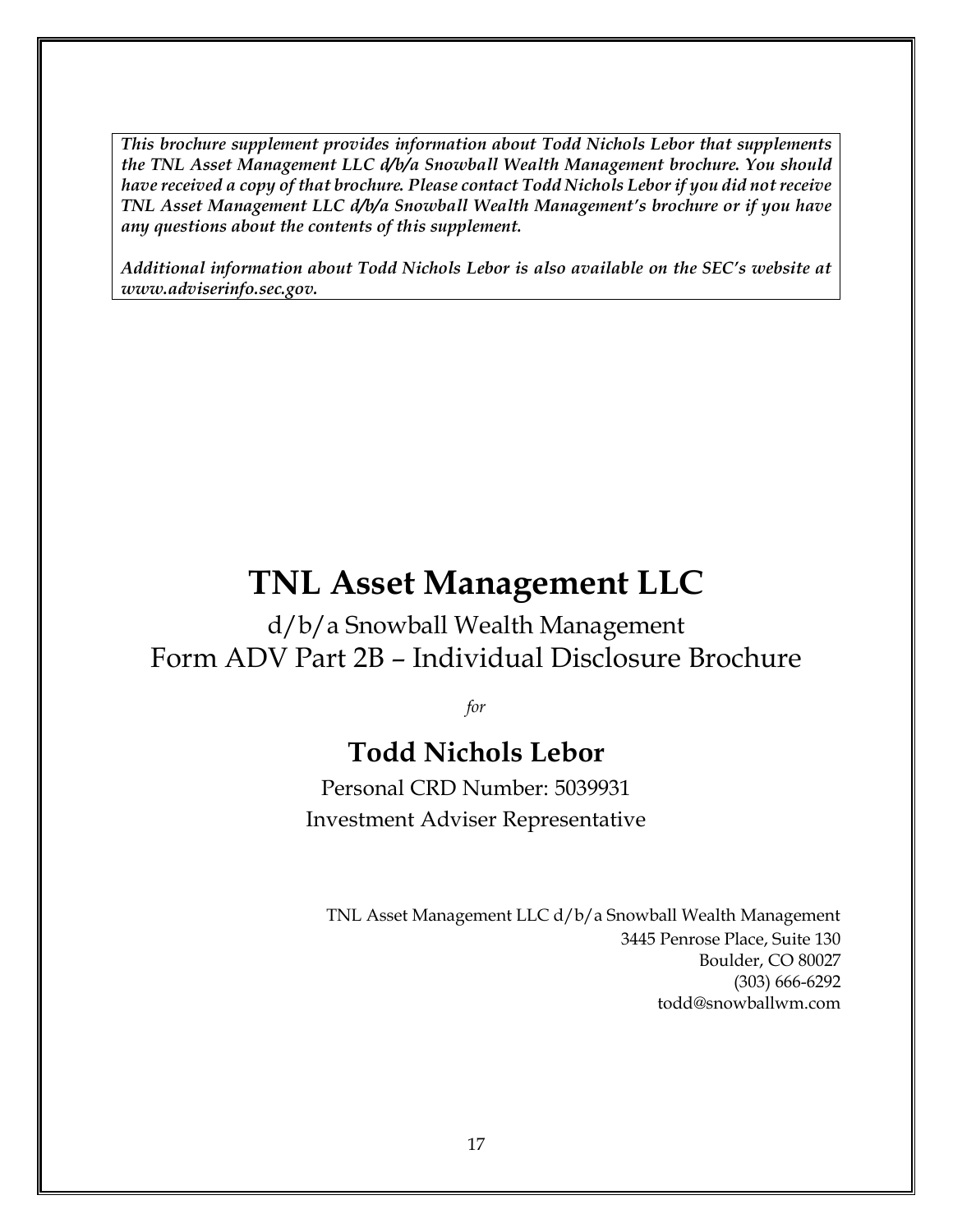## <span id="page-21-0"></span>**Item 2: Educational Background and Business Experience**

| <b>Born:</b> 1970 |
|-------------------|
|                   |

### **Educational Background and Professional Designations:**

### **Education:**

BSBA Finance, Boston University - 1992

### **Designations:**

#### **CFP® - Certified Financial Planner**

The CERTIFIED FINANCIAL PLANNER™, CFP® and federally registered CFP (with flame design) marks (collectively, the "CFP® marks") are professional certification marks granted in the United States by Certified Financial Planner Board of Standards, Inc. ("CFP Board").

The CFP® certification is a voluntary certification; no federal or state law or regulation requires financial planners to hold CFP® certification. It is recognized in the United States and a number of other countries for its (1) high standard of professional education; (2) stringent code of conduct and standards of practice; and (3) ethical requirements that govern professional engagements with clients. Currently, more than 62,000 individuals have obtained CFP® certification in the United States.

To attain the right to use the CFP® marks, an individual must satisfactorily fulfill the following requirements:

- Education Complete an advanced college-level course of study addressing the financial planning subject areas that CFP Board's studies have determined as necessary for the competent and professional delivery of financial planning services, and attain a Bachelor's Degree from a regionally accredited United States college or university (or its equivalent from a foreign university). CFP Board's financial planning subject areas include insurance planning and risk management, employee benefits planning, investment planning, income tax planning, retirement planning, and estate planning;
- Examination Pass the comprehensive CFP® Certification Examination. The examination, administered in 10 hours over a two-day period, includes case studies and client scenarios designed to test one's ability to correctly diagnose financial planning issues and apply one's knowledge of financial planning to real world circumstances;
- Experience Complete at least three years of full-time financial planning-related experience (or the equivalent, measured as 2,000 hours per year); and
- Ethics Agree to be bound by CFP Board's *Standards of Professional Conduct*, a set of documents outlining the ethical and practice standards for CFP® professionals.

Individuals who become certified must complete the following ongoing education and ethics requirements in order to maintain the right to continue to use the CFP® marks: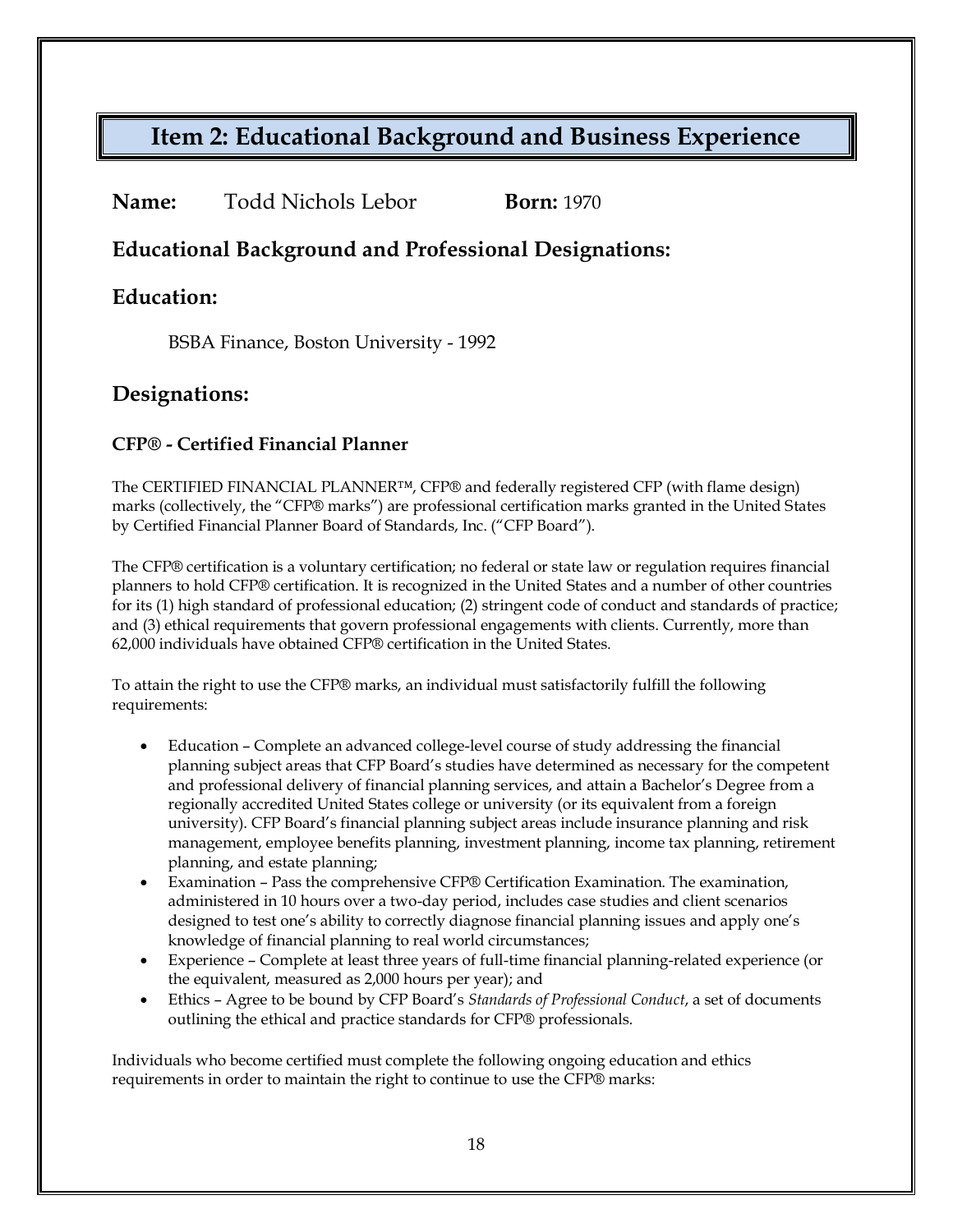- i. Continuing Education Complete 30 hours of continuing education hours every two years, including two hours on the *Code of Ethics* and other parts of the *Standards of Professional Conduct*, to maintain competence and keep up with developments in the financial planning field; and
- ii. Ethics Renew an agreement to be bound by the *Standards of Professional Conduct*. The Standards prominently require that CFP® professionals provide financial planning services at a fiduciary standard of care. This means CFP® professionals must provide financial planning services in the best interests of their clients.

CFP® professionals who fail to comply with the above standards and requirements may be subject to CFP Board's enforcement process, which could result in suspension or permanent revocation of their CFP® certification.

### **Business Background:**

09/2005 - Present President

TNL Asset Management LLC d/b/a Snowball Wealth Management

### **Item 3: Disciplinary Information**

<span id="page-22-0"></span>There are no legal or disciplinary events that are material to a client's or prospective client's evaluation of this advisory business.

### **Item 4: Other Business Activities**

<span id="page-22-1"></span>Todd N Lebor is a Certified Public Accountant and from time to time, may offer clients advice or services from those activities. [Mr. Lebor is also manager of a real estate holding company, but does not offer clients services in that capacity.] Clients should be aware that outside activities of advisory personnel involve a conflict of interest; however, SWM always acts in the best interest of the client and clients are free to utilize or decline the services of any representative of SWM in connection with such individual's activities outside of SWM.

### **Item 5: Additional Compensation**

<span id="page-22-2"></span>Todd Nichols Lebor does not receive any economic benefit from any person, company, or organization, other than TNL Asset Management LLC d/b/a Snowball Wealth Management in exchange for providing clients advisory services through TNL Asset Management LLC  $d/b/a$ Snowball Wealth Management.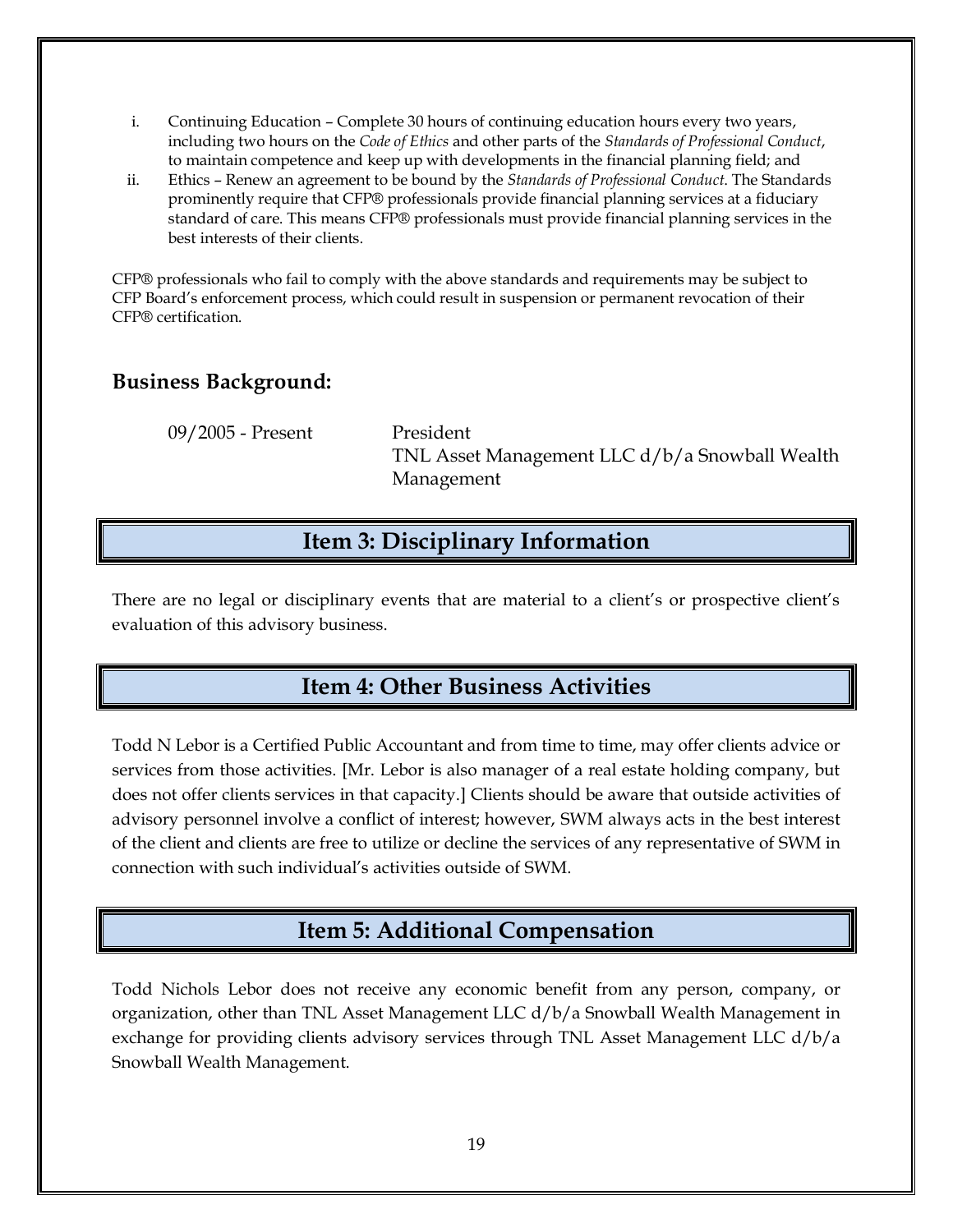### **Item 6: Supervision**

<span id="page-23-0"></span>As the only owner and representative of TNL Asset Management LLC d/b/a Snowball Wealth Management, Todd Nichols Lebor supervises all activities of the firm. Todd Nichols Lebor's response information is on the cover page of this disclosure document. Todd Nichols Lebor adheres to all required regulations regarding the activities of an Investment Adviser Representative and follows all policies and procedures outlined in the firm's policies and procedures manual, including the Code of Ethics, and appropriate securities regulatory requirements.

### **Item 7: Requirements For State Registered Advisers**

<span id="page-23-1"></span>*This disclosure is required by Illinois state securities authorities and is provided for your use in evaluating this investment advisor representative's suitability.*

- A. Todd Nichols Lebor has NOT been involved in any of the events listed below.
	- 1. An award or otherwise being found liable in an arbitration claim alleging damages in excess of \$2,500, involving any of the following:
		- a) an investment or an investment-related business or activity;
		- b) fraud, false statement(s), or omissions;
		- c) theft, embezzlement, or other wrongful taking of property;
		- d) bribery, forgery, counterfeiting, or extortion; or
		- e) dishonest, unfair, or unethical practices.
	- 2. An award or otherwise being found liable in a civil, self-regulatory organization, or administrative proceeding involving any of the following:
		- a) an investment or an investment-related business or activity;
		- b) fraud, false statement(s), or omissions;
		- c) theft, embezzlement, or other wrongful taking of property;
		- d) bribery, forgery, counterfeiting, or extortion; or
		- e) dishonest, unfair, or unethical practices.
- B. Mr. Lebor has NOT been the subject of a bankruptcy petition in the past ten years.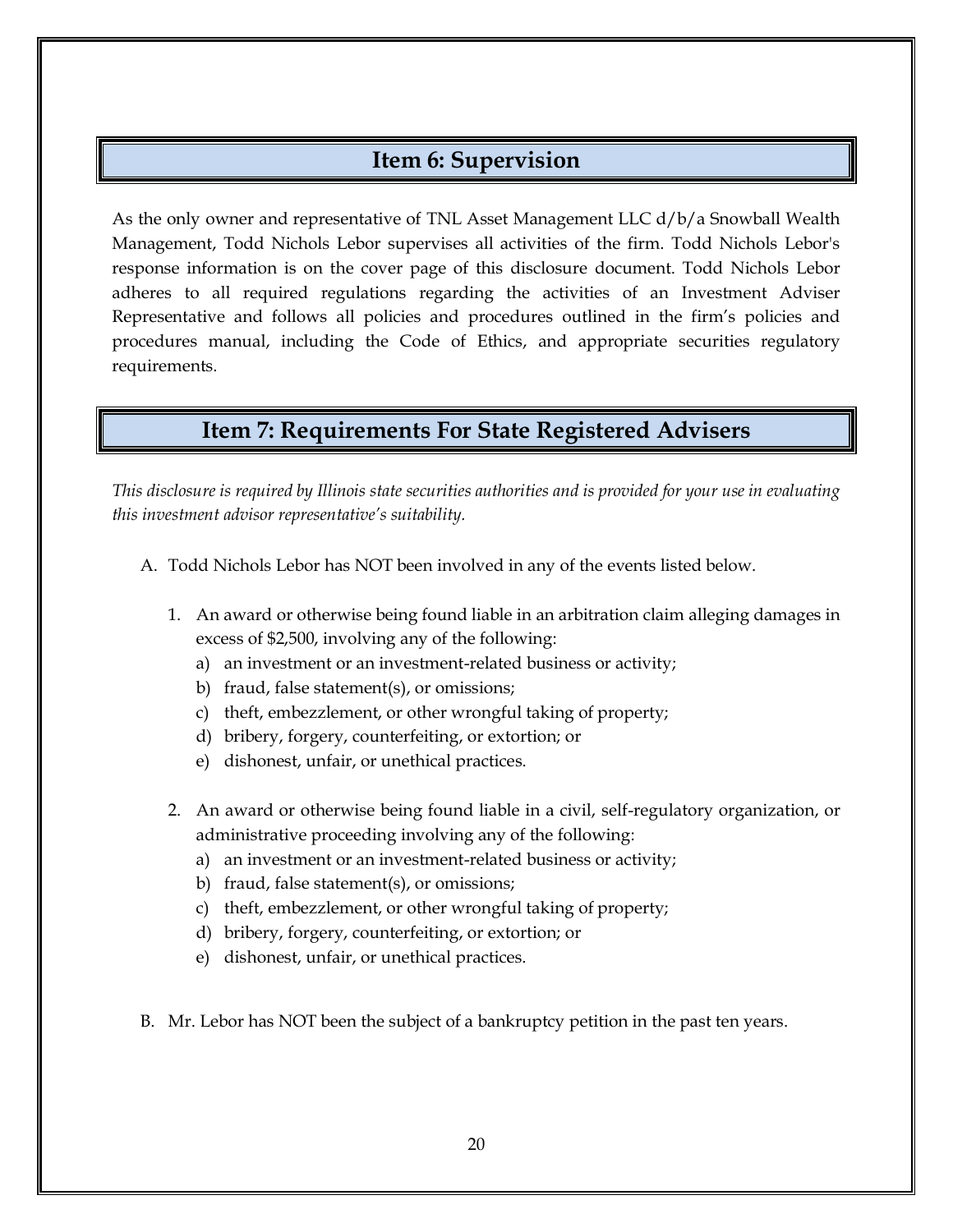*This brochure supplement provides information about Daniel Thomas McCaslin that supplements the TNL Asset Management LLC d/b/a Snowball Wealth Management brochure. You should have received a copy of that brochure. Please contact Daniel Thomas McCaslin if you did not receive TNL Asset Management LLC d/b/a Snowball Wealth Management's brochure or if you have any questions about the contents of this supplement.*

*Additional information about Daniel Thomas McCaslin is also available on the SEC's website at www.adviserinfo.sec.gov.*

# **TNL Asset Management LLC**

d/b/a Snowball Wealth Management Form ADV Part 2B – Individual Disclosure Brochure

*for*

# **Daniel Thomas McCaslin**

Personal CRD Number: 7440269 Investment Adviser Representative

TNL Asset Management LLC d/b/a Snowball Wealth Management 3445 Penrose Place, Suite 130 Boulder, CO 80027 (970) 901-2023 dan@snowballwm.com

UPDATED: 02/02/2022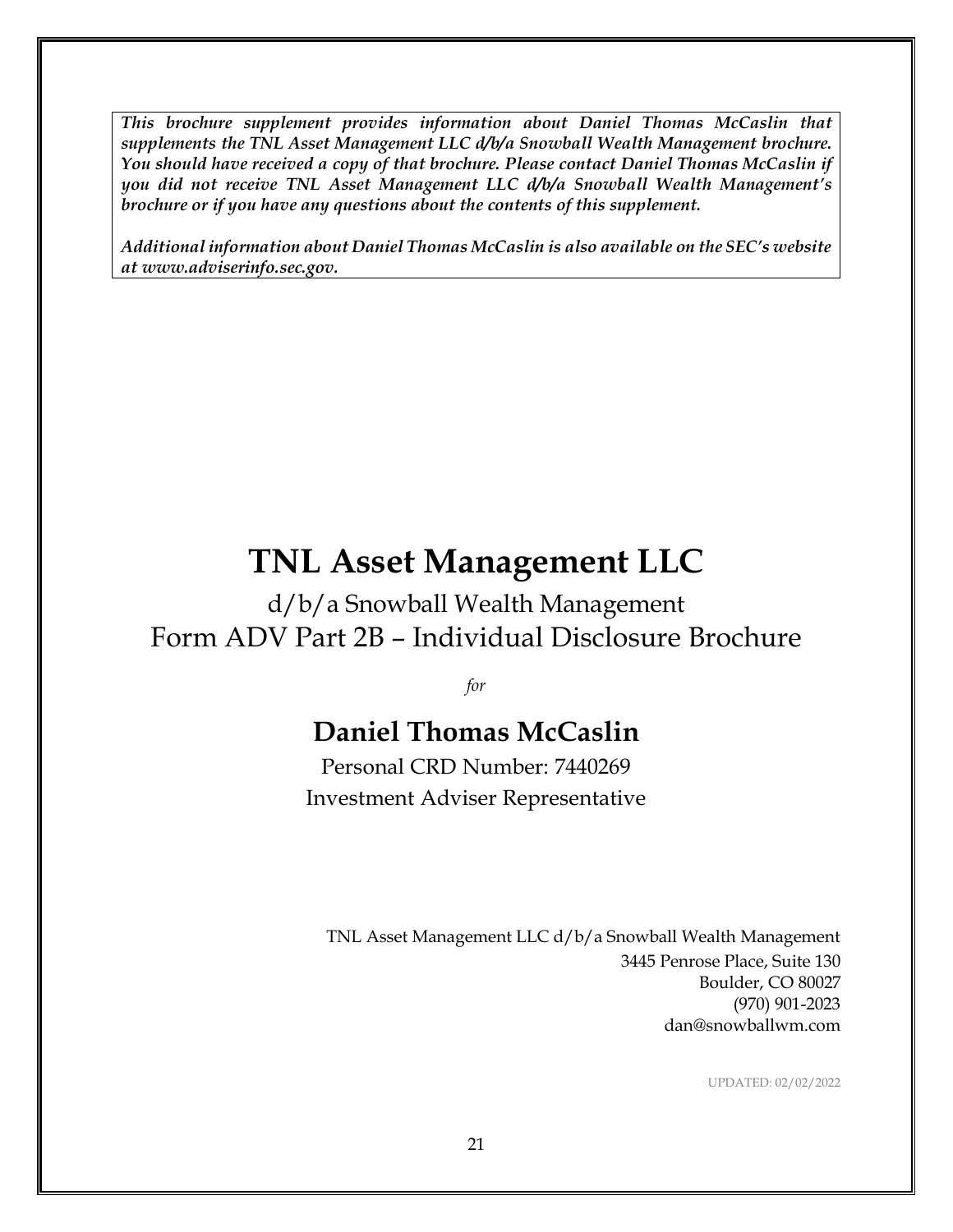## **Item 2: Educational Background and Business Experience**

| <b>Born:</b> 1981 |
|-------------------|
|                   |

### **Educational Background and Professional Designations:**

### **Education:**

BA Business Administration Business, Colorado Mesa University - 2004

### **Designations:**

#### **CFP® - Certified Financial Planner**

The CERTIFIED FINANCIAL PLANNER™, CFP® and federally registered CFP (with flame design) marks (collectively, the "CFP® marks") are professional certification marks granted in the United States by Certified Financial Planner Board of Standards, Inc. ("CFP Board").

The CFP® certification is a voluntary certification; no federal or state law or regulation requires financial planners to hold CFP® certification. It is recognized in the United States and a number of other countries for its (1) high standard of professional education; (2) stringent code of conduct and standards of practice; and (3) ethical requirements that govern professional engagements with clients.

To attain the right to use the CFP® marks, an individual must satisfactorily fulfill the following requirements:

- Education Complete an advanced college-level course of study addressing the financial planning subject areas that CFP Board's studies have determined as necessary for the competent and professional delivery of financial planning services, and attain a Bachelor's Degree from a regionally accredited United States college or university (or its equivalent from a foreign university). CFP Board's financial planning subject areas include insurance planning and risk management, employee benefits planning, investment planning, income tax planning, retirement planning, and estate planning;
- Examination Pass the comprehensive CFP® Certification Examination. The examination includes case studies and client scenarios designed to test one's ability to correctly diagnose financial planning issues and apply one's knowledge of financial planning to real world circumstances;
- Experience Complete at least three years of full-time financial planning-related experience (or the equivalent, measured as 2,000 hours per year); and
- Ethics Agree to be bound by CFP Board's *Standards of Professional Conduct*, a set of documents outlining the ethical and practice standards for CFP® professionals.

Individuals who become certified must complete the following ongoing education and ethics requirements in order to maintain the right to continue to use the CFP® marks: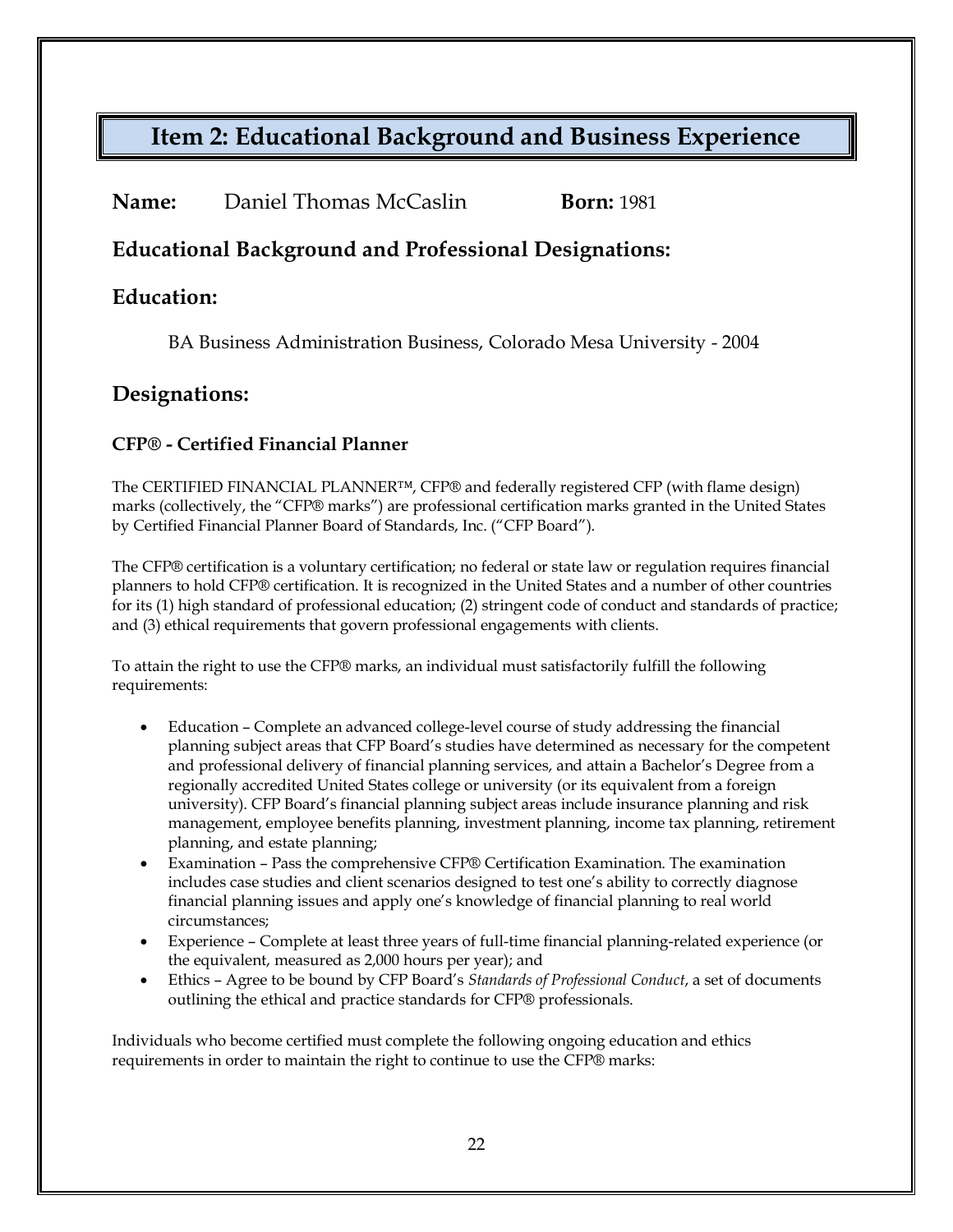- iii. Continuing Education Complete 30 hours of continuing education hours every two years, including two hours on the *Code of Ethics* and other parts of the *Standards of Professional Conduct*, to maintain competence and keep up with developments in the financial planning field; and
- iv. Ethics Renew an agreement to be bound by the *Standards of Professional Conduct*. The Standards prominently require that CFP® professionals provide financial planning services at a fiduciary standard of care. This means CFP® professionals must provide financial planning services in the best interests of their clients.

CFP® professionals who fail to comply with the above standards and requirements may be subject to CFP Board's enforcement process, which could result in suspension or permanent revocation of their CFP® certification.

### **Business Background:**

| 05/2021 - Present   | Investment Adviser Representative/COO<br>TNL Asset Management LLC d/b/a Snowball Wealth<br>Management |
|---------------------|-------------------------------------------------------------------------------------------------------|
| $06/2007 - 04/2021$ | Sr. VP<br>Alpine Bank                                                                                 |

### **Item 3: Disciplinary Information**

There are no legal or disciplinary events that are material to a client's or prospective client's evaluation of this advisory business.

### **Item 4: Other Business Activities**

Daniel Thomas McCaslin is not engaged in any investment-related business or occupation (other than this advisory firm).

### **Item 5: Additional Compensation**

Daniel Thomas McCaslin does not receive any economic benefit from any person, company, or organization, other than TNL Asset Management LLC d/b/a Snowball Wealth Management in exchange for providing clients advisory services through TNL Asset Management LLC d/b/a Snowball Wealth Management.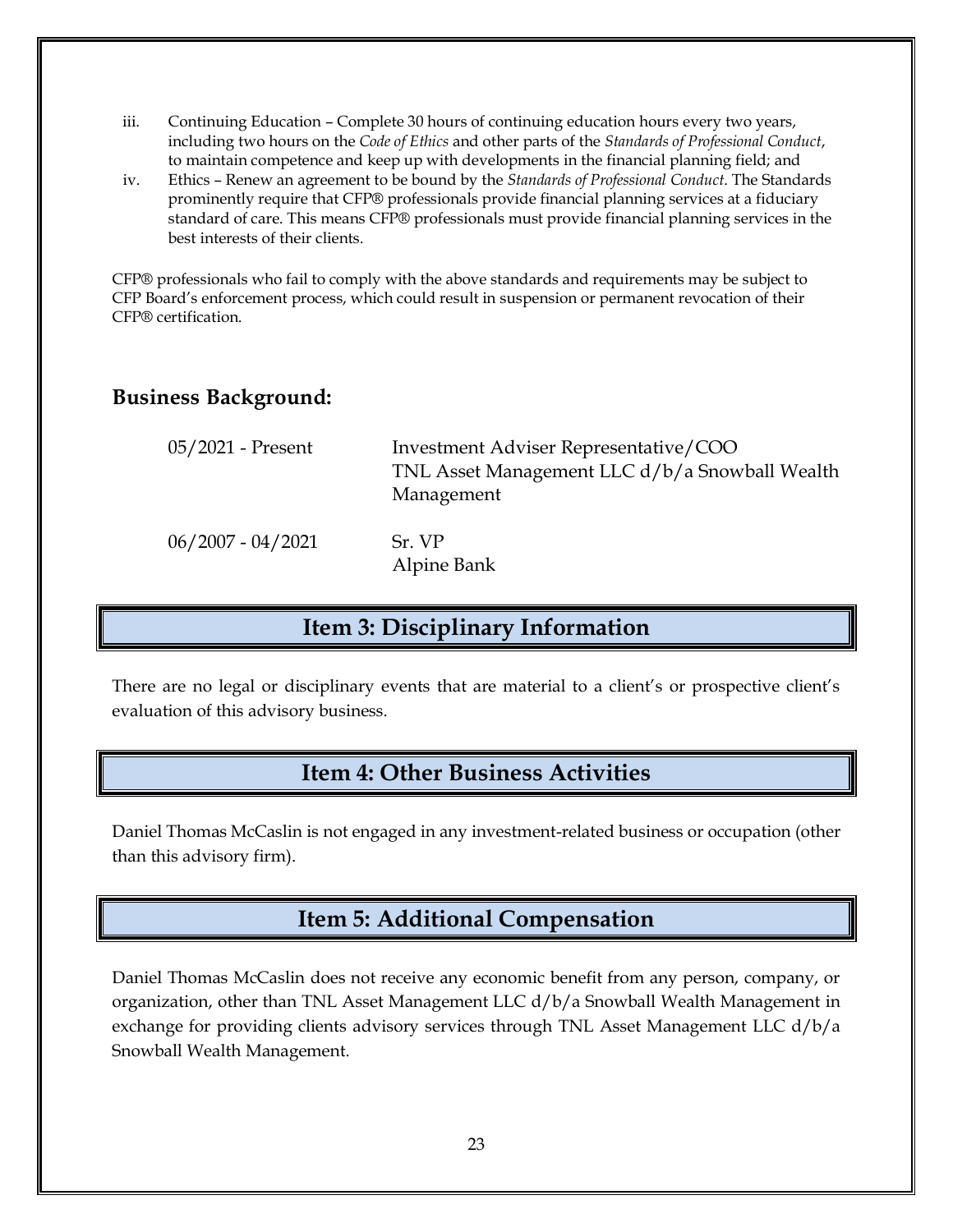### **Item 6: Supervision**

As a representative of TNL Asset Management LLC d/b/a Snowball Wealth Management, Daniel Thomas McCaslin is supervised by Todd N Lebor, the firm's Chief Compliance Officer. Todd N Lebor is responsible for ensuring that Daniel Thomas McCaslin adheres to all required regulations regarding the activities of an Investment Adviser Representative, as well as all policies and procedures outlined in the firm's Code of Ethics and compliance manual. The phone number for Todd N Lebor is (303) 666-6292.

### **Item 7: Requirements For State Registered Advisers**

*This disclosure is required by state securities authorities and is provided for your use in evaluating this investment advisor representative's suitability.*

- A. Daniel Thomas McCaslin has NOT been involved in any of the events listed below.
- 1. An award or otherwise being found liable in an arbitration claim alleging damages in excess of \$2,500, involving any of the following:
	- a) an investment or an investment-related business or activity;
	- b) fraud, false statement(s), or omissions;
	- c) theft, embezzlement, or other wrongful taking of property;
	- d) bribery, forgery, counterfeiting, or extortion; or
	- e) dishonest, unfair, or unethical practices.
- 2. An award or otherwise being found liable in a civil, self-regulatory organization, or administrative proceeding involving any of the following:
	- a) an investment or an investment-related business or activity;
	- b) fraud, false statement(s), or omissions;
	- c) theft, embezzlement, or other wrongful taking of property;
	- d) bribery, forgery, counterfeiting, or extortion; or
	- e) dishonest, unfair, or unethical practices.
- B. Daniel Thomas McCaslin has NOT been the subject of a bankruptcy.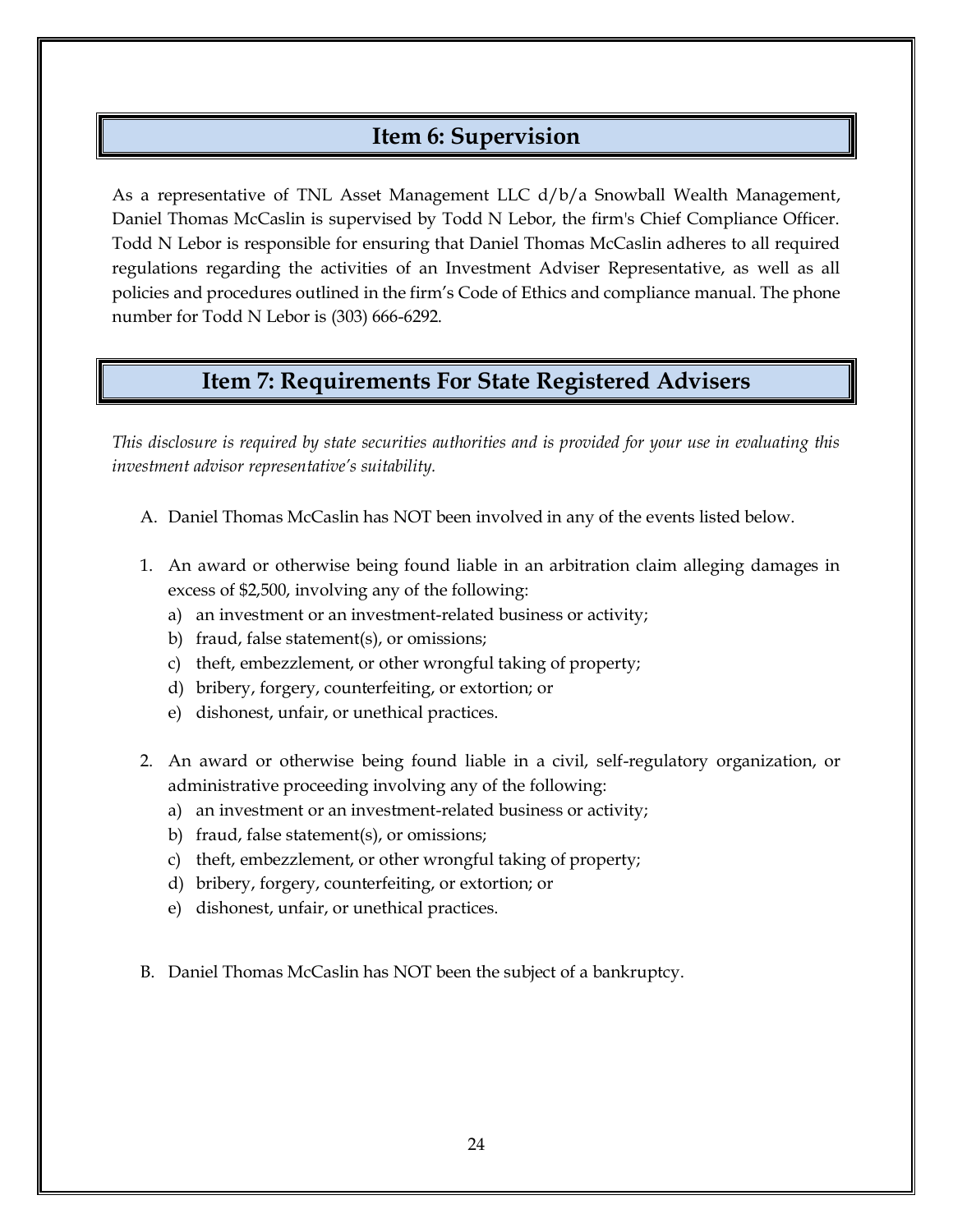*This brochure supplement provides information about Kevin Paul Haggerty that supplements the Tnl Asset Management LLC brochure. You should have received a copy of that brochure. Please contact Kevin Paul Haggerty if you did not receive Tnl Asset Management LLC's brochure or if you have any questions about the contents of this supplement.*

*Additional information about Kevin Paul Haggerty is also available on the SEC's website at www.adviserinfo.sec.gov.*

# **TNL Asset Management LLC**

d/b/a Snowball Wealth Management Form ADV Part 2B – Individual Disclosure Brochure

*for*

# **Kevin Paul Haggerty**

Personal CRD Number: 6253879 Investment Adviser Representative

> Tnl Asset Management LLC 3445 Penrose Place, Suite 130 Boulder, CO 80027 (303) 666-6292 kevin@snowballwm.com

> > UPDATED: 02/02/2022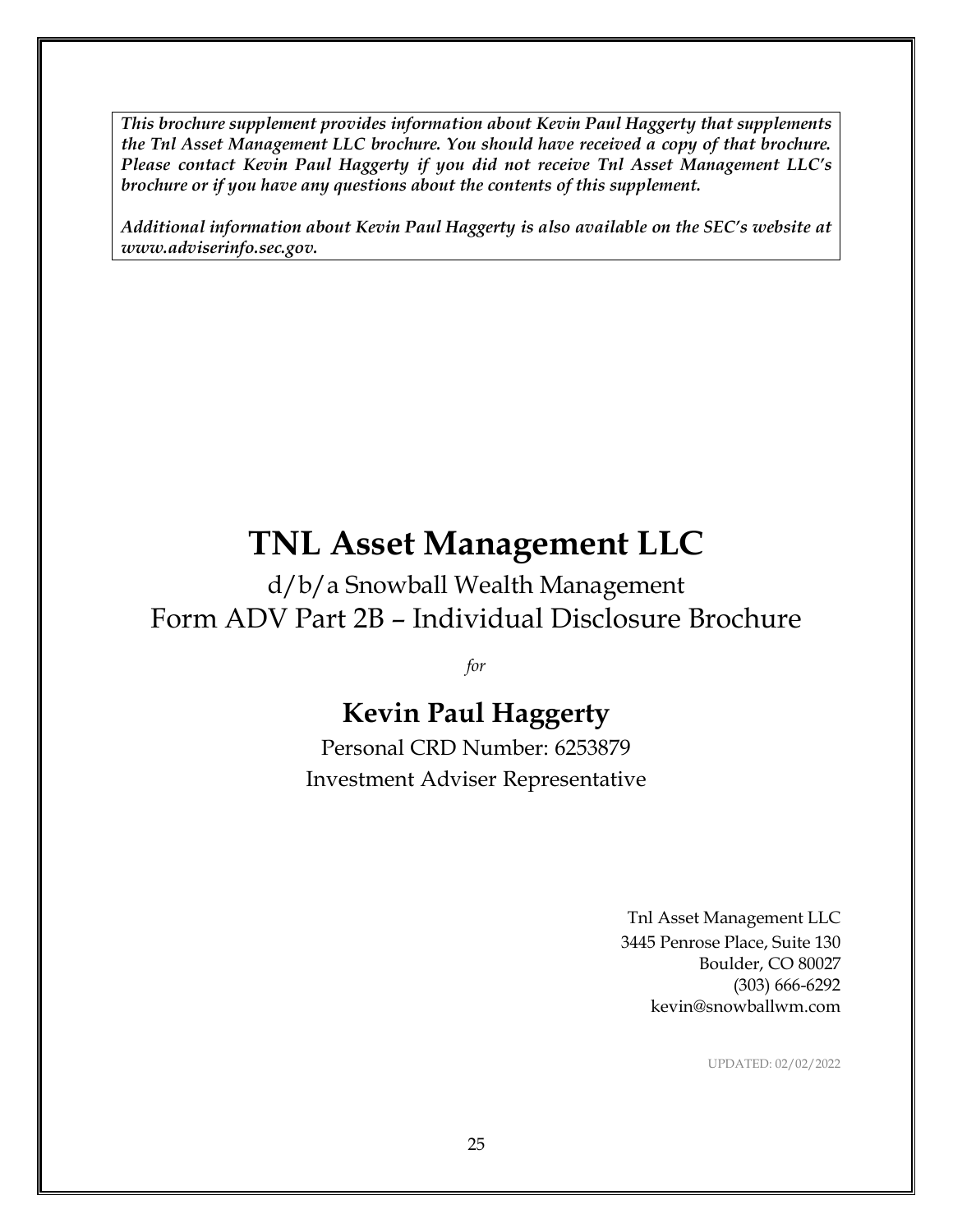# **Item 2: Educational Background and Business Experience**

| <b>Name:</b>                                                 | Kevin Paul Haggerty | <b>Born:</b> 1965                                                    |  |  |  |
|--------------------------------------------------------------|---------------------|----------------------------------------------------------------------|--|--|--|
| <b>Educational Background and Professional Designations:</b> |                     |                                                                      |  |  |  |
| Education:                                                   |                     |                                                                      |  |  |  |
| BA Business Business General, Grand Canyon University - 1987 |                     |                                                                      |  |  |  |
| <b>Business Background:</b>                                  |                     |                                                                      |  |  |  |
|                                                              | 05/2021 - Present   | <b>Investment Adviser Representative</b><br>Tnl Asset Management LLC |  |  |  |
|                                                              | 05/2021 - Present   | <b>Sales</b><br>Snowball Wealth Management                           |  |  |  |
|                                                              | $11/2017 - 04/2021$ | <b>Sales</b><br>Alpine Bank Wealth Management                        |  |  |  |
|                                                              | $10/2014 - 10/2017$ | <b>Sales</b><br>NY Life                                              |  |  |  |
|                                                              | $06/1999 - 08/2014$ | Owner<br>Mesa Moving & Storage                                       |  |  |  |

# **Item 3: Disciplinary Information**

There are no legal or disciplinary events that are material to a client's or prospective client's evaluation of this advisory business.

### **Item 4: Other Business Activities**

Kevin Paul Haggerty is not engaged in any investment-related business or occupation (other than this advisory firm).